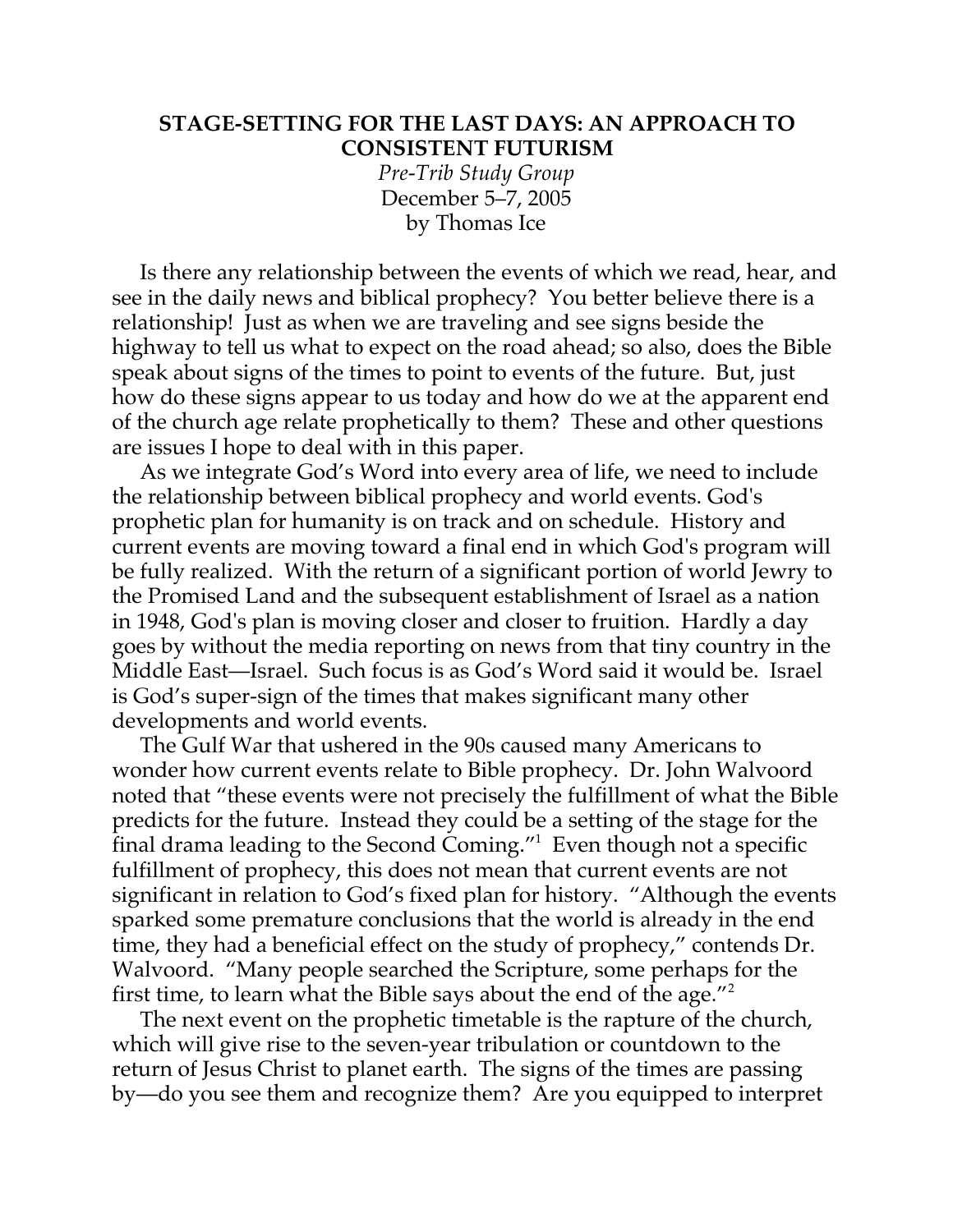them in terms of God's prophetic template for history? As we see the direct hand of God at work in history we know that our day is a great and opportune time to be alive!

#### **FOUR APPROACHES TO PROPHECY**

There are four possible views relating to the timing of when an interpreter sees prophecy being fulfilled in history. These views are simple because they reflect the only possibilities in relation to time–past, present, future, and timeless.

The *preterist* (past) believes that most, if not all, prophecy has already been fulfilled, usually in relation to the destruction of Jerusalem in A.D. 70. The *historicist* (present) sees much of the current church age as equal to the tribulation period. Thus, prophecy has been and will be fulfilled during the current church age. *Futurists* (future) believe that virtually all prophetic events will not occur in the current church age, but will be fulfilled through events that will occur in the future seven-year tribulation, Second Coming, or millennium. The *idealist* (timeless) does not believe either that the Bible indicates the timing of events or that we can know before they mysteriously happen. Therefore, idealists think that prophetic passages mainly teach great ideas or principles about God's general dealings with mankind and are to be applied to anyone, in any era regardless of timing.

Advocates of two of these approaches, in principle, do not think that current events can ever apply to Bible prophecy since they believe either, that the prophecies have already been fulfilled (preterist), or that the time of fulfillment is unknowable (idealist). Of the remaining two views, the historicist certainly believes that current events relate to prophecy. Since they do not distinguish between God's plan for Israel and for the church, many have taught that the last 1600-1700 years have seen a fulfillment of most of the events of the tribulation, which futurists believe will be a literal, seven-year event in the future. Historicists believe that virtually all of the events of the tribulation (Rev. 6–19) have been fulfilled through events in Europe and they are primarily awaiting Armageddon and the Second Advent. Futurism, the view that I share with the majority of Evangelicals, believes that most of the prophetic events lie before us and will begin to be fulfilled after the current church age ends with the rapture. Every prophetic viewpoint produces speculation that flows from its theology. The real task is to understand a viewpoint and to consistently apply its teachings and principles. How then should a *consistent* futurist understand current events?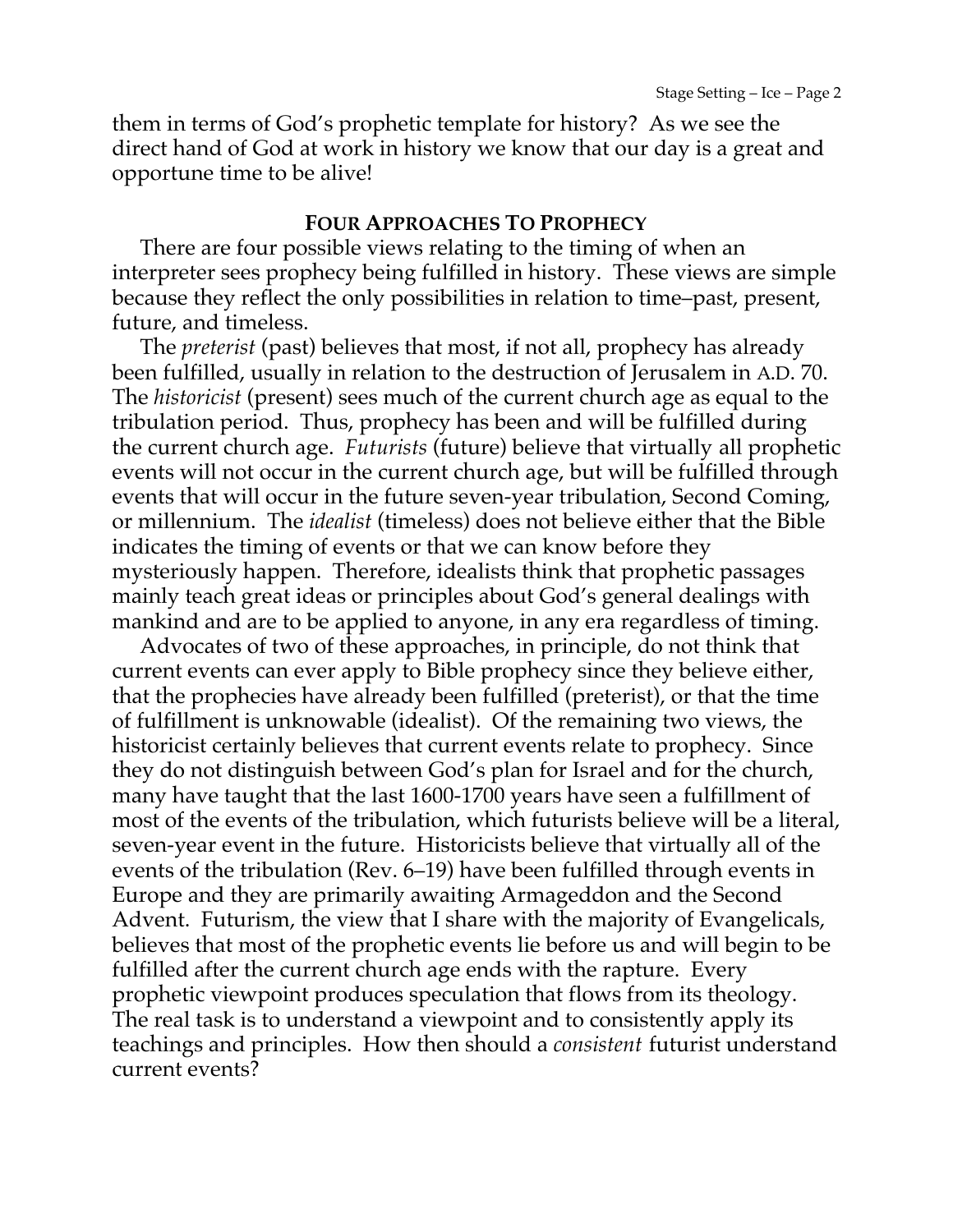### **A CONSISTENT APPROACH**

How does the interpreter of biblical prophecy insure that he properly understands the timing of prophetic events? A good interpreter keeps the future in the future. If an event in a passage is to occur during the tribulation, then it cannot happen during the current church age. It is wrong to say that something is being fulfilled in our day when in fact, the biblical context sets it within the future time of tribulation.

In the early 1970's, during my college days, I recall reading Isaiah 24:4-5, which speaks of the earth as "polluted by its inhabitants." I had the thought pop into my mind that this was a prediction of the pollution of our day, because I had been hearing so much about pollution in the news. Therefore, I approached a number of my friends with the notion that Isaiah 24:5 was being fulfilled in our day. Needless to say, they were not as excited about my interpretive find as was I. Later I found out that I was wrong because the context of the passage refers to the judgments that will take place during the future tribulation period. Thus, whatever was happening in 1970 with regard to pollution was not related to Isaiah 24:5. I had used a historicist approach to the passage by relating a future event to the present church age.

Having emphasized the point that we are not to commingle the future with the present, it does not mean that current events have no future meaning in the present. The issue is how they relate and have meaning. After all as a futurist, I do expect that God will one day fulfill His plan for the last days. But what is a consistent approach to this matter?

I believe that it is valid to realize that God is *setting the stage* for His great end-time program. What does that mean? The rapture and the end of the current church age are related to a signless event, thus making it impossible to identify any signs that indicate the nearness of the rapture. This is why all attempts to date the rapture have had to wrongly resort to an application of passages relating to God's plan for Israel to the church. However, since the Bible outlines a clear scenario of players, events and nations involved in the end-time tribulation, we can see God's preparation for the final seven-years of Daniel's seventy weeks for Israel.

#### **STAGE SETTING FOR THE TRIBULATION**

I think it is consistent with futurism to develop a scenario of players and events, which will be in place when God's plan for Israel resumes in the tribulation, after the rapture. This scenario views current events as increasingly setting the stage for end-time events, even though they will not commence during the current church age. Such a model allows a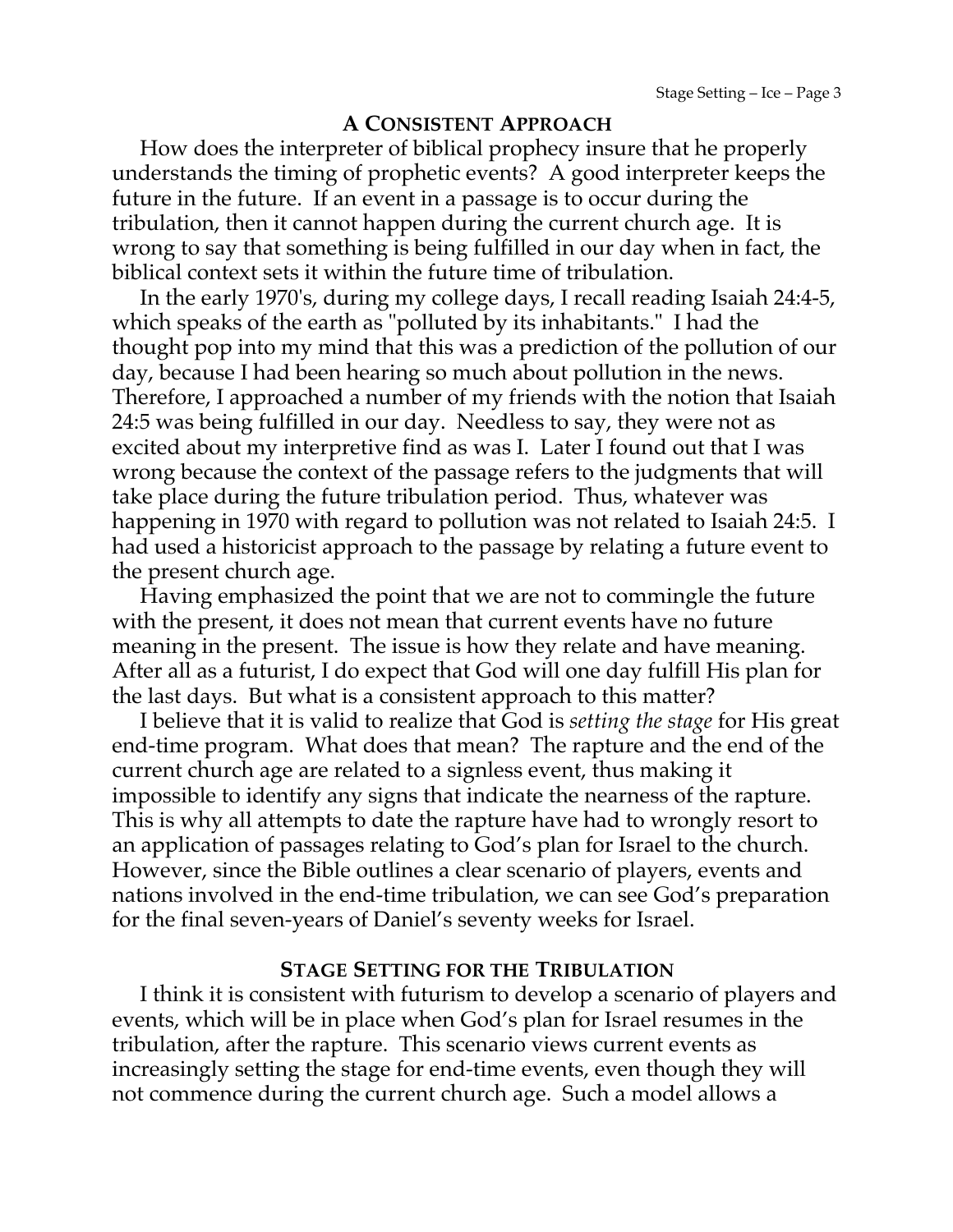pretribulational futurist to see the rapture as imminent (could happen at any moment with no intervening events required to occur), but at the same time believe that we could be the last generation of the church age. John Walvoord has noted:

In the present world scene there are many indications pointing to the conclusion that the end of the age may soon be upon us. These prophecies relating to Israel's coming day of suffering and ultimate restoration may be destined for fulfillment in the present generation. Never before in the history of the world has there been a confluence of major evidences of preparation for the end.<sup>3</sup>

The present church age is generally not a time in which Bible prophecy is being fulfilled. Most Bible prophecy relates to a time after the rapture (the seven-year tribulation period). However, this does not mean that God is not preparing the world for that future time during the present church age—in fact, He is. But stage-setting is not the "fulfillment" of Bible prophecy. So while prophecy is not being fulfilled in our day, it does not follow that we cannot track "general trends" in current preparation for the coming tribulation, especially since it immediately follows the rapture. We call this approach "stage-setting." Just as many people set their clothes out the night before they wear them the following day, so in the same sense is God preparing the world for the certain fulfillment of prophecy in a future time.

Dr. Walvoord explains:

But if there are no signs for the Rapture itself, what are the legitimate grounds for believing that the Rapture could be especially near of this generation?

The answer is not found in any prophetic events predicted before the Rapture but in understanding the events that will follow the Rapture. Just as history was prepared for Christ's first coming, in a similar way history is preparing for the events leading up to His Second Coming. . . . If this is the case, it leads to the inevitable conclusion that the Rapture may be excitingly near.<sup>4</sup>

The Bible provides detailed prophecy about the seven-year tribulation. In fact, Revelation 4—19 gives a detailed, sequential outline of the major players and events. Using Revelation as a framework, a Bible student is able to harmonize the hundreds of other biblical passages that speak of the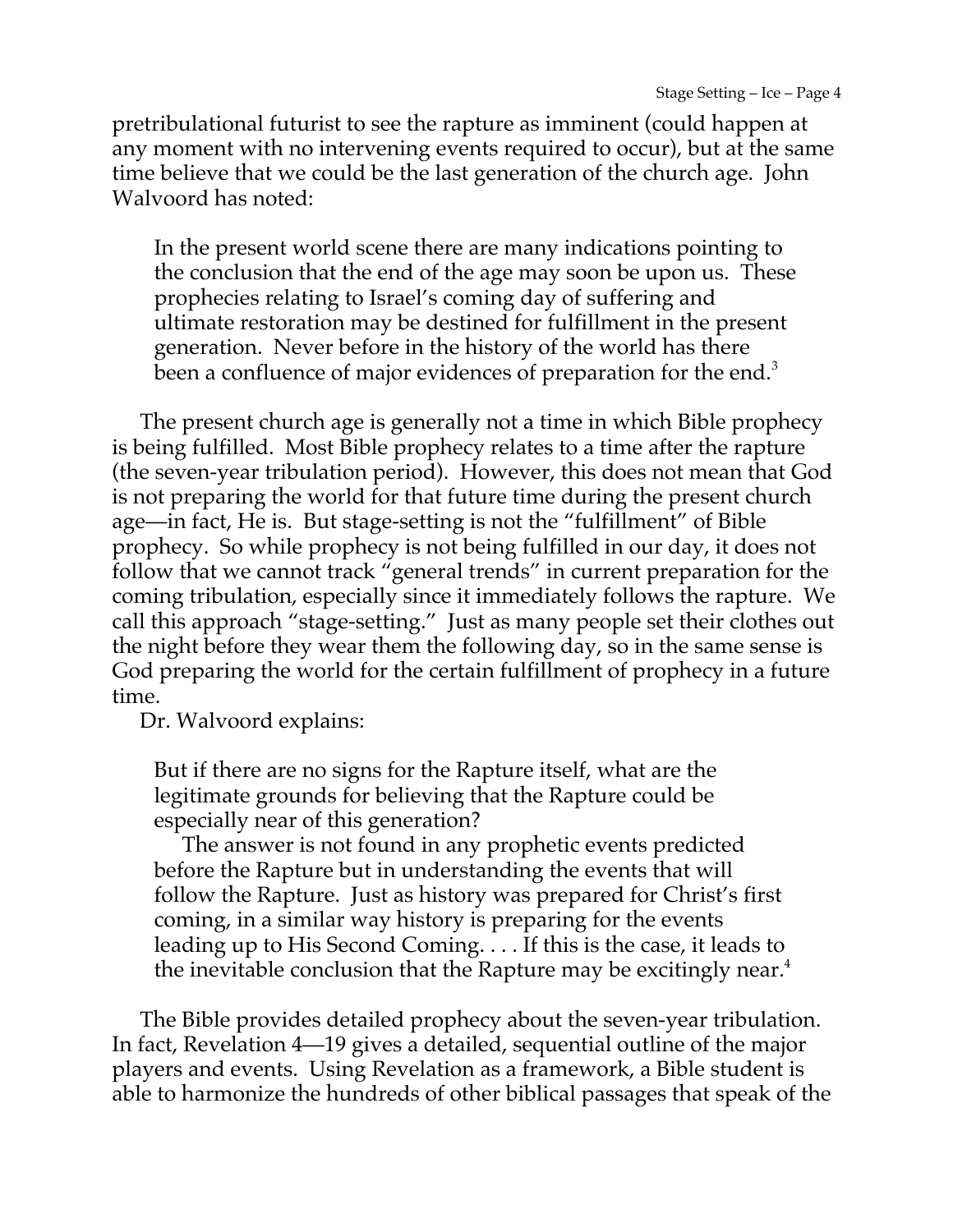seven-year tribulation into a clear model of the next time period for planet earth. With such a template to guide us, we can see that already God is preparing or setting the stage of the world in which the great drama of the tribulation will unfold. In this way this future time casts shadows of expectation in our own day so that current events provide discernible signs of the times.

A point to remember is that just as there was a transition in the early church away from God dealing with Israel as a nation, so it appears that there will be a transition at the end of the church age as God sets the stage to resume His unfinished plan with Israel after the rapture.

The church age clearly began on the Day of Pentecost, but about 40 years later in the destruction of Jerusalem in A.D. 70 a specific prophecy relating to God's plan for Israel was historically fulfilled. This was the final fulfillment relating to the transition from Israel to the church. During the last 100 years we have seen events occur which are setting the stage for the players to be in place when the rapture brings to an end the church age and God resumes His plan for Israel during the tribulation.

In addition, there are general predictions about the course of the church age such as a trend toward apostasy (1 Tim. 4:1-16; 2 Tim. 3:1-17). These do not relate to the timing of the rapture, but are instead general trends about the church age. It is important to realize that when speaking of a general characteristic like apostasy, no matter how bad something may be it can always get a little worse or progress a little further. Thus, it is tenuous to cite general characteristics, apart from clear historical indicators, as signs of the last days. Regardless of how much our own time may look like it fits that trend, we can never be certain that there is not more development yet to come.

# **FUTURIST APPROACHES TO PROPHECY**

First, I must point out that all forms of pretribulational futurism should oppose any attempt at the exact date-setting of the timing of the Rapture. The Bible teaches that the Rapture is an event that has no signs preceding it. Anyone suggesting that the Rapture will occur on a specific date can only make such a prediction based upon speculative elements derived from outside the Bible or upon a misinterpretation of Scripture.

Among those who are pretribulational futurists, I observe three basic approaches taken in interpreting current events. The three classifications are in terms of how one relates prophecy for Israel to the church age. I am suggesting a spectrum of 1) loose, 2) moderate, and 3) strict.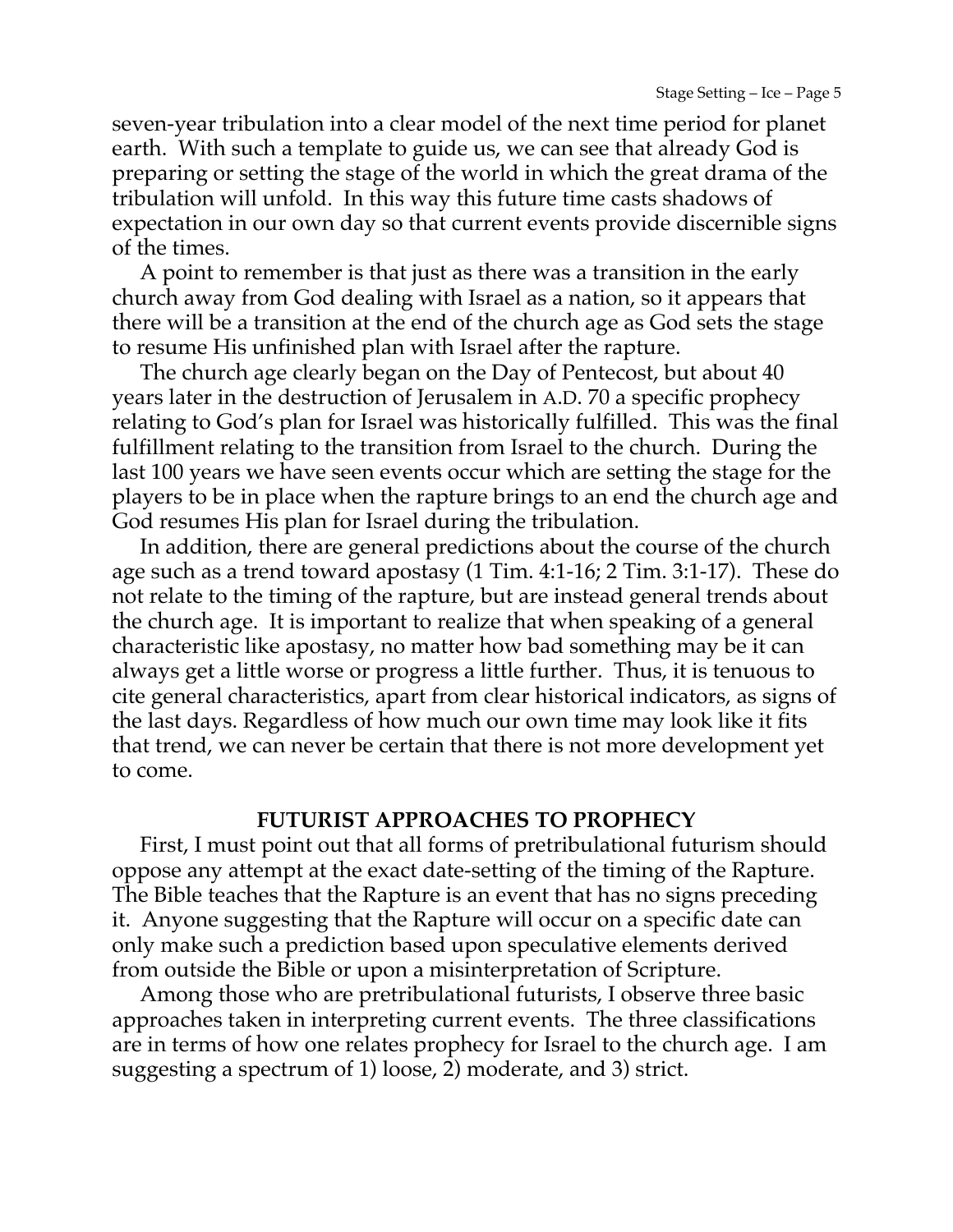### *Loose*

The loose view is characterized by those who claim to be pretribulational futurists but often take prophecy written for Israel and suggest that it is being fulfilled today—during the church age. This viewpoint holds that sometimes prophecy relating to the tribulation is being or has already been fulfilled in the current church age. This is a weak, inconsistent application of futurism, since it commingles God's plan for Israel with His plan for the church at specific points of prophetic fulfillment. This view is not in keeping with the dispensational tradition of separating Israel and the church.

An example of this kind of interpretation would be any pretribulational futurists who date-set or see a current event from today fulfilling prophecy related to the yet future tribulation or millennium. I recall a prophecy teacher saying in the early 1980s that Isaiah 19 predicted the assassination of Egypt's President Anwar Sadat. This is impossible since Isaiah 19 refers to events that will take place in the tribulation and millennium. This is an improper mixing of God's prophecy for Israel with the church age, and is really indicative of historicism and not pretribulational futurism. Some within this group have also tried to set a date for the Rapture. When a futurist follows such an approach, he is inconsistent with the pretribulational futurism that he claims to follow.

### *Strict*

I will take the third viewpoint next, so that the second view can be compared to the first and third. Strict pretribulational futurists are airtight in maintaining a distinction between God's prophetic plan for Israel and His plan for the church. They tend to say that current events have virtually no significance to today, since the only event a true church age believer is looking for is the Rapture of the church.

The strict view holds that the Jewish return to the land of Israel may or may not be the beginning of that which was prophesied for the last days. They tend to reason that we really cannot know about the significance of these things until after the Rapture. Thus, current events do not really indicate "signs of the times" in any significant way. Often this view says that Israel could be kicked out of the land and it would not impact prophecy, since we cannot really confirm whether contemporary events are leading up to biblical fulfillment.

This view is very non-speculative about how current events relate to prophecy, and often speaks strongly against those who try to make a correlation between the Bible and current events. Strict interpreters have a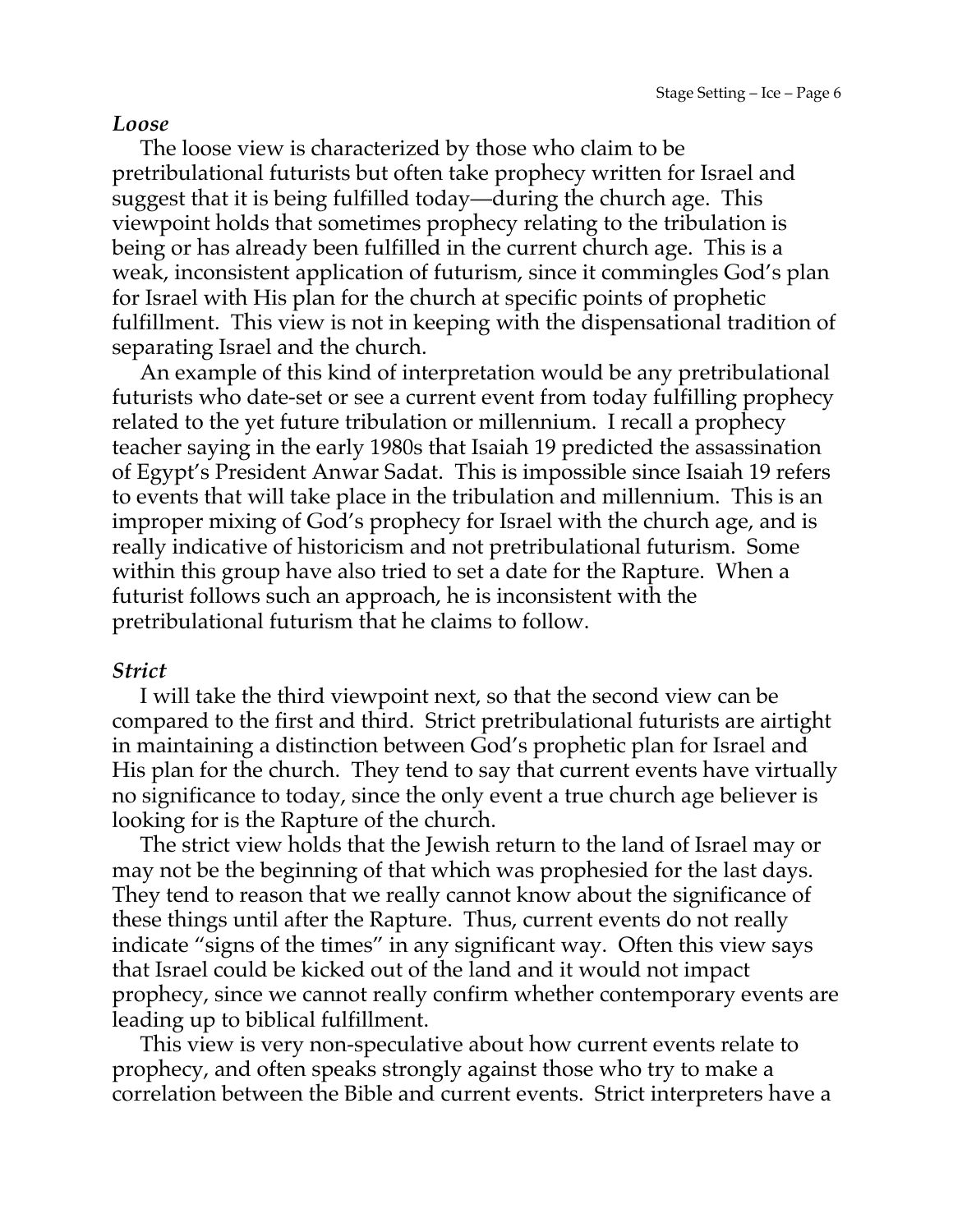significant following within the academic circles of dispensationalism, likely over a concern that improper speculation be avoided.

## *Moderate*

A third classification of how prophecy relates to Israel and the church is the moderate view. I place myself within this group. Moderates clearly maintain a distinction between God's plan for Israel and God's plan for the church. The current church age is prophetically pictured only by general trends and characteristics, not by specific fulfillment of events, as will be true of prophecy relating to Israel after the Rapture. Therefore, there are no signs or current events that indicate the nearness of the Rapture, which is an imminent, any-moment possibility at any time during the church age.

Moderates do not date-set or think that a current event fulfills prophecy relating to the tribulation or millennium. However, they do tend to think that it is valid to lay out a model or scenario of how things will be after the Rapture, since Scripture gives a clear and detailed picture of the tribulation period. Based upon such a model, we can see preparation and stagesetting for those events increasingly fitting together through current events. Since these are not signs for the Rapture, but rather stage-setting for events leading up to the Second Coming, our anticipation of the Rapture is quickened. The positioning of players and events related to God's plan for the world during the future tribulation is increasingly casting shadows upon the current church age, thus intensifying anticipation of the anymoment Rapture that must take place before events of the tribulation can unfold.

## **THE MODERATE MODEL**

Moderates are consistent with pretribulational futurism by maintaining a proper distinction between God's plan for Israel from that of the church. This maintains the basis for the any-moment possibility of the Rapture as an event that is not related to signs and current events. On the other hand, a moderate can also see significance in current events that may be setting the stage for end-time events. This approach is consistent with pretribulational futurism because it does not see current events relating to the church but to Israel. Most of the things happening today are not fulfillments, per se, but are either the beginning of fulfillment which will be completed after the Rapture or stage-setting for events yet to be fulfilled in the future.

Another point to keep in mind is that just as there was a transition in the early church away from God dealing with Israel as a nation, so it appears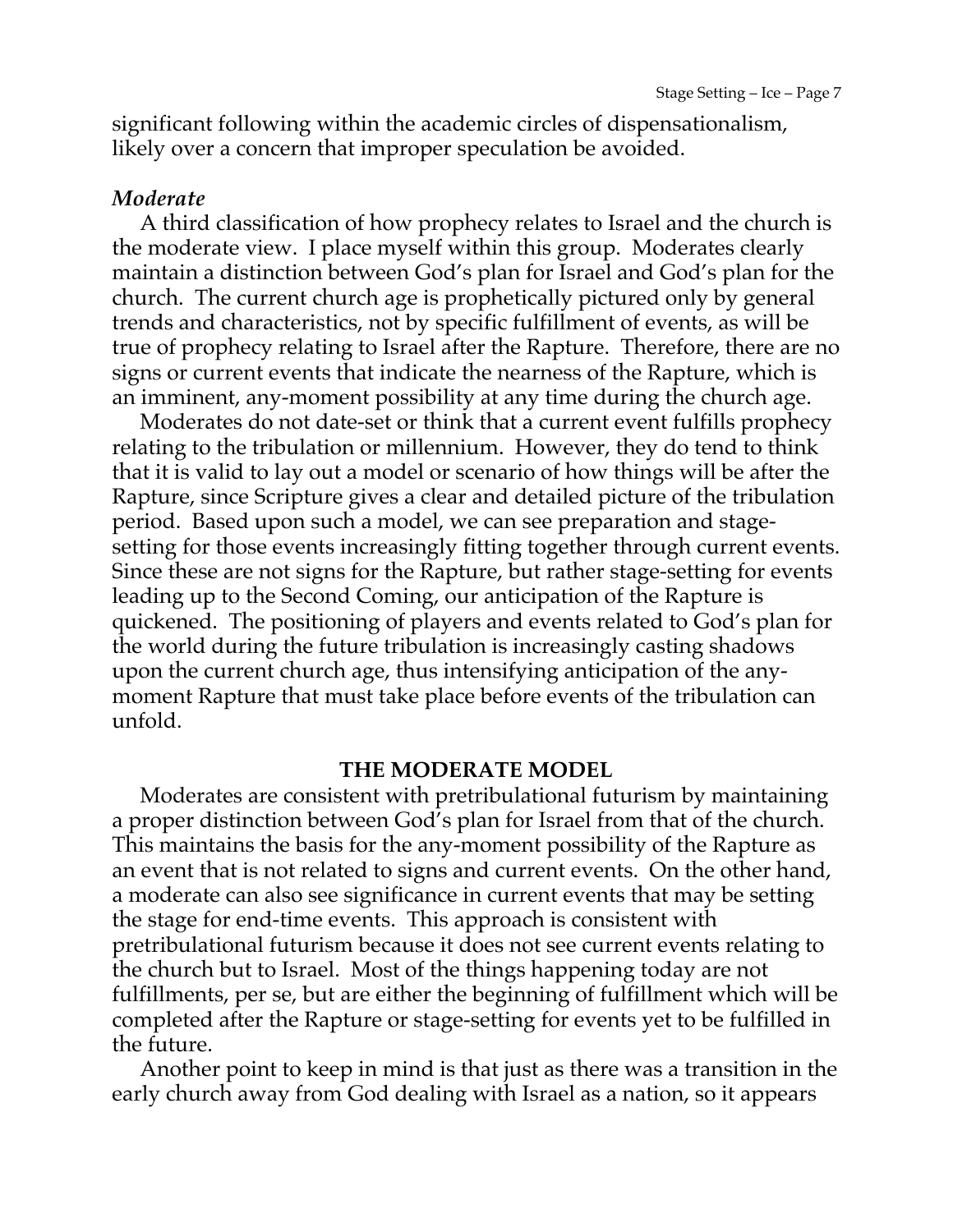that there will be a transition at the end of the church age as God sets the stage to resume His unfinished plan with Israel after the Rapture. The church age clearly began on the Day of Pentecost, but about 40 years later in the destruction of Jerusalem in A.D. 70 a specific prophecy relating to God's plan for Israel was historically fulfilled. This was the final fulfillment relating to the transition from Israel to the church. During the last 100 years we have seen events occur which are setting the stage for the players to be in place when the Rapture brings to an end the church age and God resumes His plan for Israel during the tribulation.

In addition, there are general predictions about the course of the church age such as a trend toward apostasy (1 Tim. 4:1-16; 2 Tim. 3:1-17). But these do not relate to the timing of the Rapture, instead they are general trends about the church age. It is important to realize that when speaking of a general characteristic like apostasy, no matter how bad something may be it can always get a little worse or progress a little further. Thus, it is tenuous to cite general characteristics, apart from clear historical indicators, as signs of the last days because no matter how much our own time may look like it fits that trend, we can never be certain that there is not more development yet to come.

### **THE OLIVET DISCOURSE AND THE TRIBULATION**

Some pretribulational futurists understand Matthew 24:3-8 as referring to the end of the church age leading up to the tribulation (Matt. 14:9-28). They see contemporary significance to recent world wars, famines, and earthquakes (Matt. 24:7-8). Other pretribulational futurists interpret Matthew 24:3-8 as descriptive of events that will take place during the first half of the tribulation and thus do not see contemporary significance to wars, famines, and earthquakes. However, this is a legitimate difference in interpretation, not application.

There are two major views that futurists, like myself, tend to hold. First, some believe that verses 4–14 refer to the inter-advent age—that is the time between Christ's first coming and the beginning of the tribulation. Second, some hold that verses 4–14, especially verses 4–8, refer to the first part of the tribulation and correspond with the first four seal judgments of Revelation 6:1–8. I agree with the second view.

## **INTER-ADVENT AGE VIEW**

Many futurist interpreters of the Olivet Discourse believe that verses 4–14 describe the general signs of the inter-advent age. Dr. John F. Walvoord, an advocate of this view says that verses 4–14 are: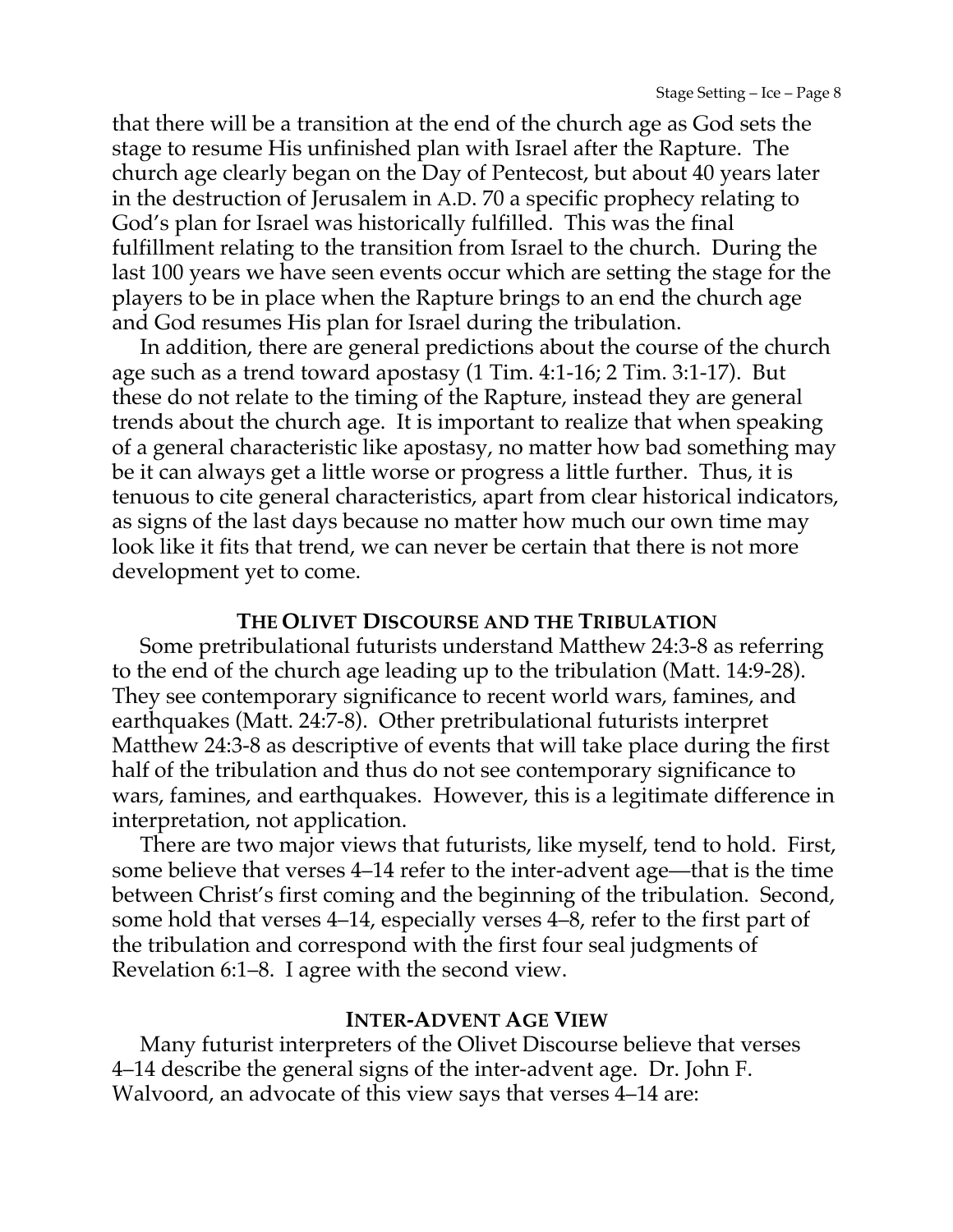describing the general characteristics of the age leading up to the end, while at the same time recognizing that the prediction of difficulties, which will characterized the entire period between the first and second coming of Christ, are fulfilled in an intensified form as the age moves on to its conclusion."5

Dr. Walvoord believes that verses 15–26 are specific signs that describe the tribulation, while verses 27–31 relate to the second coming. $\degree$ 

Within the inter-advent age view is a variation of this perspective. Some think that verses 4–8 are general signs of the inter-advent age leading up to the tribulation. While verses 9–14 reference the first half of the tribulation. "The events concerning the first half of the tribulation are recorded in Matthew 24:9–14," says Dr. Arnold Fruchtenbaum. This "passage begins with the word *then*, pointing out that what Christ is describing now will come *after* the event of nation rising against nation and kingdom against kingdom."<sup>7</sup>

If the inter-advent age view is the correct interpretation, then it would mean that wars, earthquakes, famines, and the appearance of false Christs would be constantly on the increase as we approach the tribulation period. However, if these items are references to the first half of the tribulation, then wars, earthquakes, famines, and false Christs during any part of the church age would not constitute prophetic signs. This explains why some futurists believe that increasing wars, earthquakes, famines, etc. are prophetically significant, while others, like myself, do not think that they are prophetically significant, since these verses refer to global events during the seven-year tribulation.

### **THE TRIBULATION VIEW**

I believe that Matthew 24:4–41 refers to the seven-year period (Dan. 9:24–27) that many commonly call the tribulation. The tribulation is divided in half by the abomination of desolation, mentioned by Jesus in verse 15. Thus, verses 4–14 refer to the first half of the tribulation and are parallel to the first five seal judgments found in Revelation 6.

"If out interpretation is the right one there must be perfect harmony between these three: Old Testament Prophecy: Matthew xxiv:4-44, and Revelation vi-xix." insists Arno Gaebelein.<sup>8</sup> I believe just such a harmony exists, especially between the Olivet Discourse and Revelation. This is what convinces me that verses 4–14 refer to the first half of the tribulation. Gaebelein continues: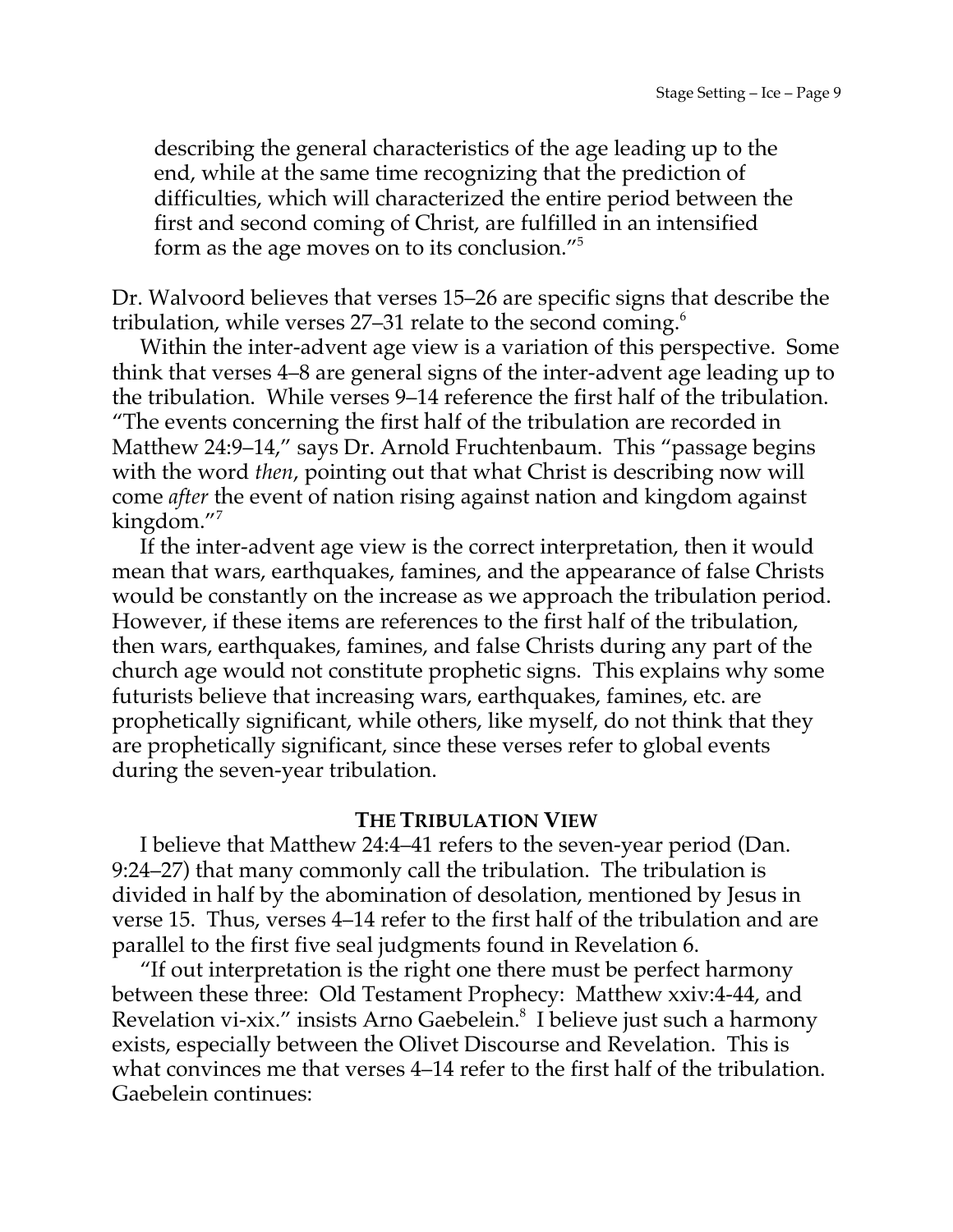If this is the correct interpretation, if Matthew xxiv:4-14 refers to the beginning of that coming end of the age and if Revelation vi refers to the same beginning of the end and that which follows the sixth chapter leads us on into the great tribulation, then there must be a perfect harmony between that part of the Olivet discourse contained in Matthew xxiv and the part of Revelation beginning with the sixth chapter. *And such is indeed the case*. 9

"The acceptance of this view, in part," observes John McLean, "is dependent on how much weight is given to the parallels between the synoptics and Revelation."10 Since all futurists see the Olivet Discourse as parallel to Revelation to some degree, it makes sense that these two portions of Scripture would be focused on the same basic time period—the tribulation.

#### **BIRTH PANGS**

Matthew 24:8 characterizes the events of verses 4–7 as "the beginning of birth-pangs." The Greek word *ôdinon* means "the pain of childbirth, travail-pain, birth-pang." It is said to be "intolerable anguish, in reference to the dire calamities which the Jews supposed would precede the advent of the Messiah."<sup>11</sup> Another authority agrees and says, "of the 'Messianic woes', the terrors and torments that precede the coming of the Messianic Age. $^{\prime\prime}$ <sup>12</sup>

Most likely our Lord had in mind the Old Testament reference to birth pangs in Jeremiah 30:6–7, which says, "'Ask now, and see, if a male can give birth. Why do I see every man with his hands on his loins, as a woman in childbirth? And why have all faces turned pale? 'Alas! for that day is great, there is none like it; and it is the time of Jacob's distress, but he will be saved from it." Dr. Randall Price explains the birth pangs of Messiah as follows:

The birth pangs are significant in the timing of the Tribulation, as revealed by Jesus in the Olivet discourse (Matt. 24:8). Jesus' statement of the "birth pangs" is specifically that the events of the first half of the Tribulation (vv. 4-7) are merely the "beginning," with the expectation of greater birth pangs in the second half (the "Great Tribulation"). Based on this analogy, the entire period of the seventieth week is like birth pangs. As a woman must endure the entire period of labor before giving birth, so Israel must endure the entire seven-year Tribulation. The time divisions of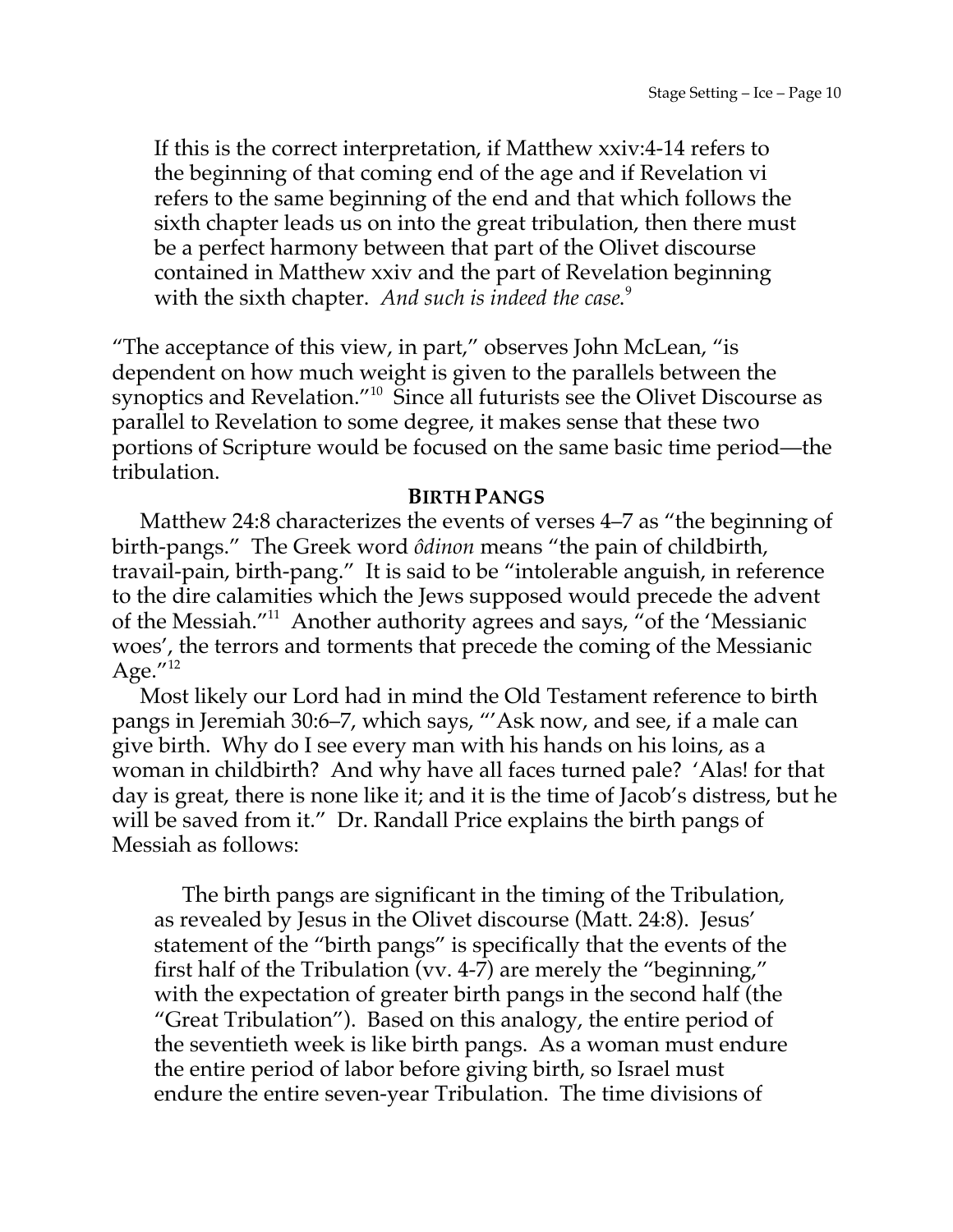Tribulation are also illustrated by the figure, for just as the natural process intensifies toward delivery after labor ends, so here the Tribulation moves progressively toward the second advent (vv. 30-31), which takes place "immediately after" the Tribulation ends (v. 29). As there are two phases of the birth pangs (beginning labor and full labor), so the seven years of Tribulation are divided between the less severe and more severe experiences of terrestrial and cosmic wrath, as revealed progressively in the Olivet discourse and the judgment section of Revelation  $6-19$ .<sup>13</sup>

Paul also uses the motif of birth pangs in 1 Thessalonians 5:3 where he says, "While they are saying, "Peace and safety!" then destruction will come upon them suddenly like birth pangs upon a woman with child; and they shall not escape." The context of this passage relates to the tribulation period, which fits the other uses of birth pangs.

Raphael Patai in his helpful book (*The Messiah Texts)* has dozens of references to extra-biblical commentary from Jewish writings in a chapter entitled "The Pangs of Times."<sup>14</sup> Patai tells us that "the pangs of the Messianic times are imagined as having heavenly as well as earthly sources and expressions. . . . Things will come to such a head that people will despair of Redemption. This will last seven years. And then, unexpectedly*,* the Messiah will come."<sup>15</sup> This widespread Jewish idea fits exactly into the framework that Jesus expresses in the Olivet Discourse. The birth pangs of Messiah, also known as "the footprints of the Messiah,"<sup>16</sup> support the notion that Matthew 24:4–14 relate to the tribulation period leading up to the second advent of the Messiah since it is known as a time of great tribulation that results in Messiah's earthly arrival.

#### **GUIDELINES FOR UNDERSTANDING THE SIGNS OF THE TIMES**

Just because there may be legitimate signs in our day pointing to the return of Christ, does not mean that every thought and speculation being brought forth is legitimate. In fact, there is entirely too much wild speculation that some current event is related to Bible prophecy. For some, virtually every thing that happens is an indication that the Lord's return is near. Wild speculations are all too common today and too often they not grounded in a proper biblical approach to the issues. This is why we need to spell out some guidelines to discipline our thoughts so that we can guard against extreme and unfounded speculation.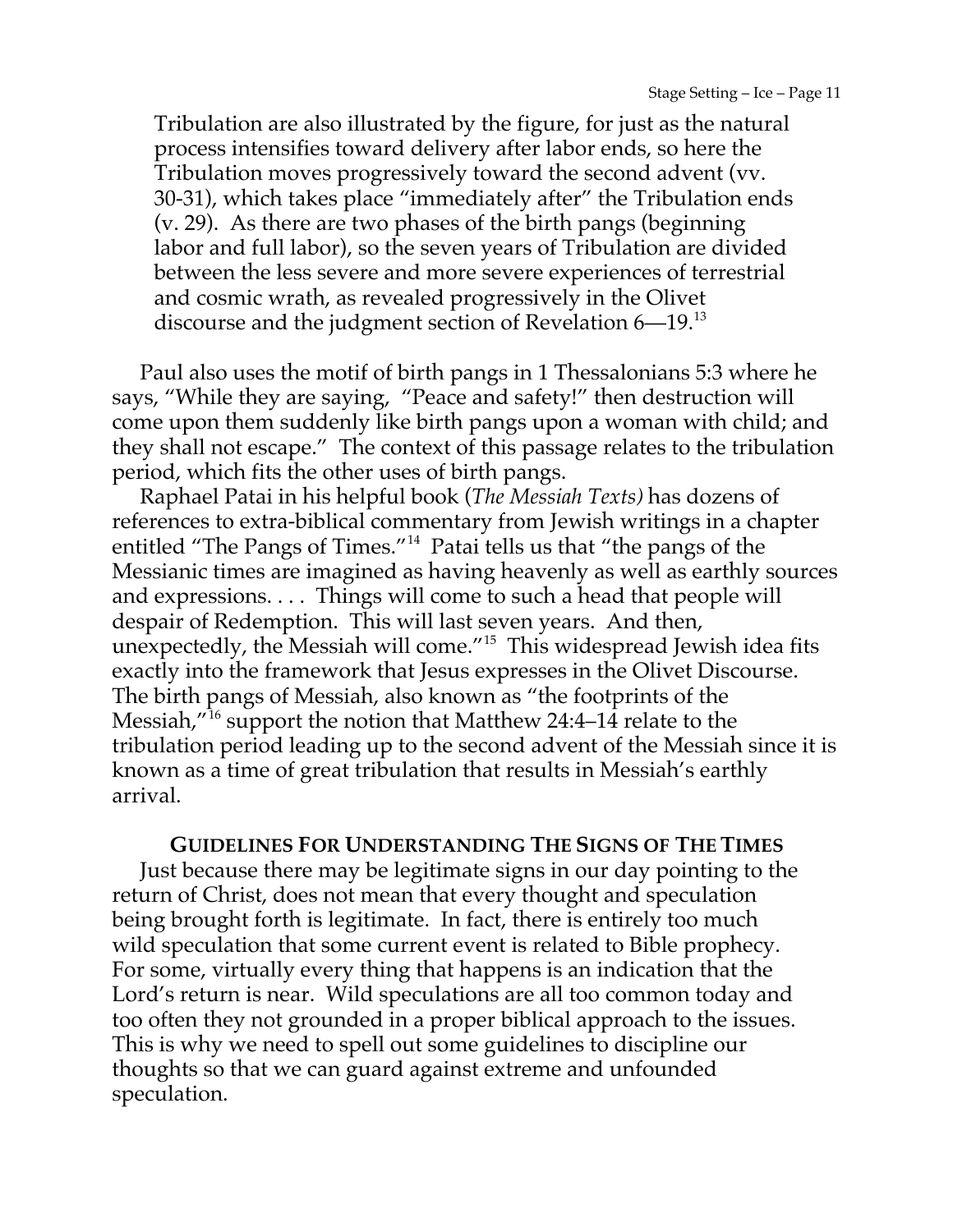There are at least three key steps that must be processed before developing a proper approach to understanding the signs of the times. Prophecy expert, Dr. Ed Hindson calls these three items facts, assumptions, and speculations. $^{17}$  Dr. Hindson says,

In our effort to make sense of all this, let me suggest a simple paradigm:

*Facts.* There are the clearly stated facts of prophetic revelation: Christ will return for His own; He will judge the world; there will be a time of great trouble on the earth at the end of the age; the final conflict will be won by Christ; and so on. These basic facts are clearly stated in Scripture.

*Assumptions.* Factual prophecy only tells us so much and no more. Beyond that we must make certain assumptions. If these are correct, they will lead to valid conclusions, but if not, they may lead to ridiculous speculations. For example, it is an assumption that Russia will invade Israel in the last days. Whether or not that is factual depends on the legitimacy of one's interpretation of Ezekiel's Magog prophecy (Ezekiel 38—39. . . .

*Speculations.* These are purely calculated guesses based on assumptions. In many cases they have no basis in prophetic fact at all. For example, the Bible says the number of the Antichrist is "666" (Revelation 13:18). We must try to assume what this means. It is an assumption that it is a literal number that will appear on things in the last days. When one prominent evangelist saw the number 666 prefixed on automobile license plates in Israel a few years ago, he speculated the "mark of the Beast" had already arrived in the Holy Land.

The greatest danger of all in trying to interpret biblical prophecy is to assume that our speculations are true and preach them as facts. This has often caused great embarrassment and confusion. For example, when Benito Mussolini rose to power in Rome in the 1920s, many Christians assumed he might be the Antichrist, who would rule the world from the city of seven hills in the last days. Some even speculated that Adolph Hitler, who rose to power later in Germany, was the False Prophet. Others were sure the False Prophet was the pope, who was also in Rome.

The time has come when serious students of biblical prophecy must be clear about what is fact, what is assumption, and what is speculation.<sup>18</sup>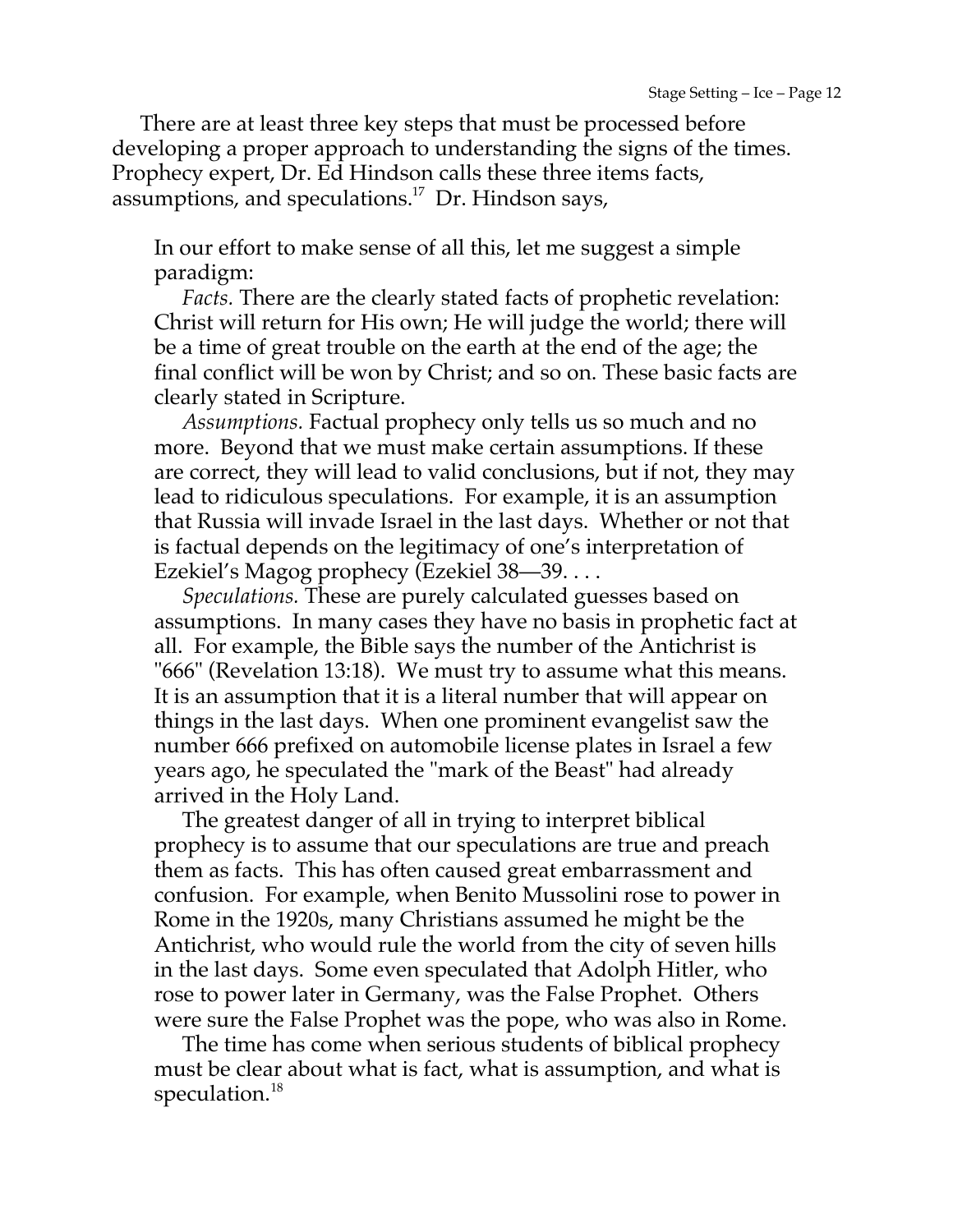Thus when we are approaching the study of biblical prophecy and attempting to relate it to events in our own day we must first make sure that we start with a proper interpretation of the biblical text before we can draw conclusions upon which to speculate. It stands to reason that if we have an incorrect interpretation of a passage then the conclusion or assumptions we draw will of necessity be wrong (unless we are illogical and inconsistently stumble onto a right conclusion).

For example, if we are studying what area of the world the antichrist will come from, we must start with a correct interpretation of biblical passages that bear on the subject. Having properly gathered the biblical data, we then draw conclusions, or as Dr. Hindson called it: assumptions. Thus, we might conclude that the antichrist will arise out of the Revived Roman Empire. Since 2 Thessalonians 2:6-9 indicates that he will not be revealed until after the rapture, we would not be able to legitimately speculate as to who he might be within the community of present day possibilities. We could use such an interpretation and assumption to exclude a suggested candidate from somewhere like Japan, if one were to bring forth such a speculation.

Legitimate views about the signs of the times must start with 1) sound biblical interpretation, 2) proper assumptions or conclusions drawn from the interpretation, and 3) speculation consistent with the previous two factors. Only after following such an approach can we conclude that any contemporary development is a sign of Christ's return.

I have often been asked on radio and television talk shows if I believe that events like earthquakes, famines, wars, etc. meant that the end is near. Of course I always say no. This usually surprises the host, since they so often hear from other prophecy teachers that these things have current prophetic significance. As you can see, if they do not refer to the church age, then they must have reference to the tribulation. While it is likely that we stand on the verge of tribulation events, we are not yet in that time period. Since Matthew 24:4–14 cannot happen until after the rapture and the start of the tribulation, it is wrong to say that such events are prophetically significant in our own day. The birth pangs do not start until Israel faces her time of trouble.

# **ISRAEL: GOD'S SUPER SIGN OF THE END TIMES**

The study of Bible prophecy is divided into three major areas: the nations (Gentiles), Israel, and the church. More detail is given prophetically concerning God's future plans for His nation—Israel. When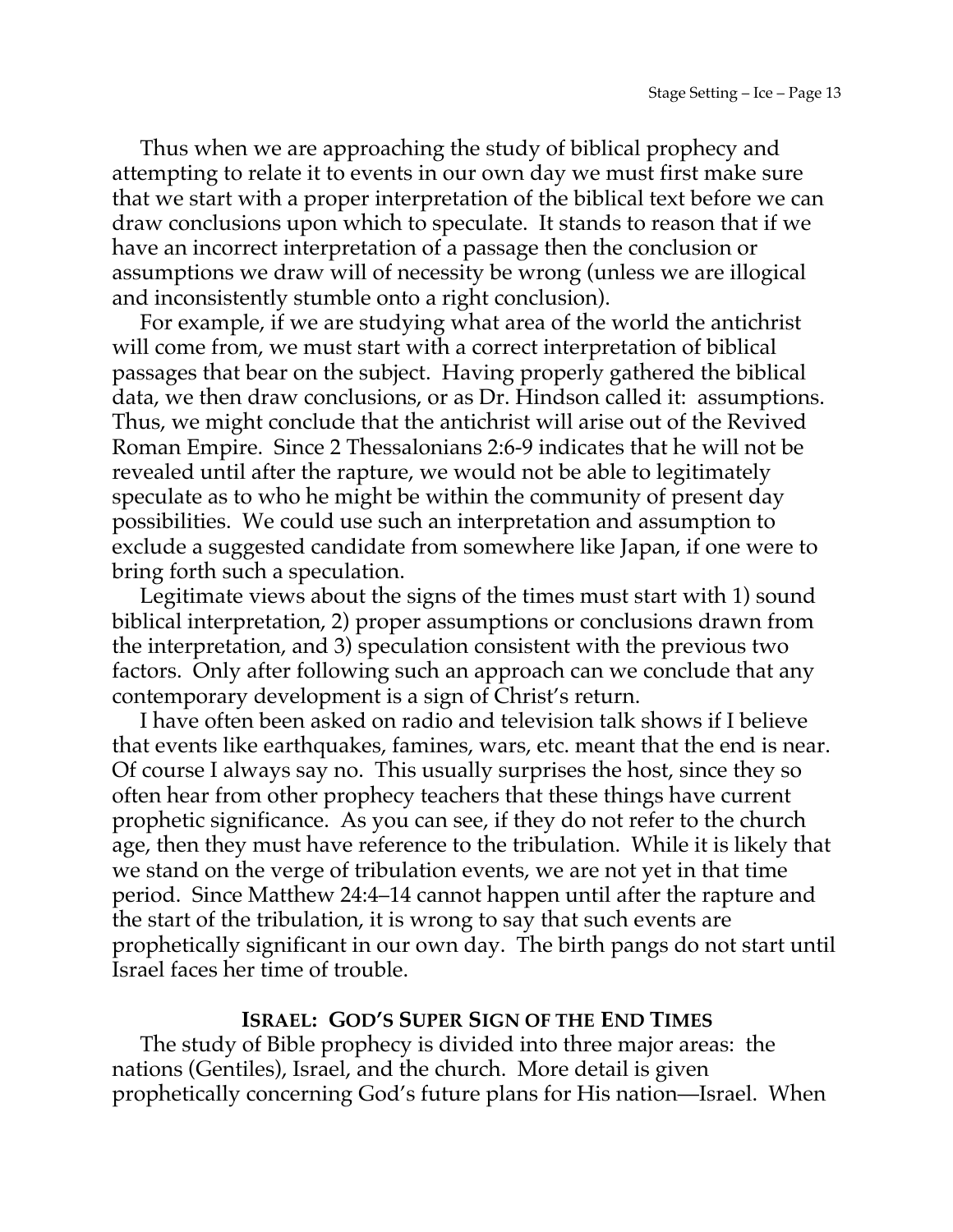the church takes these prophecies that relate to Israel literally, as we do, then we see a great prophetic agenda that lies ahead for Israel as a people and nation. When the church spiritualizes these promises, as she has done too often in history, then Israel's prophetic uniqueness is subsumed and merged unrealistically in the church. God has an amazing and blessed future for elect individual Jews and national Israel. Israel is God's super sign of the end times.

God's promises to Abraham and Israel are unconditional and guaranteed through the various covenants. A definite pattern for Israel's future history was prophesied in Deuteronomy before the Jews set even one foot into the land (Deut. 4; 28-31). The predicted pattern for God's program with Israel was to be as follows: They would enter the land under Joshua, they would eventually turn away from the Lord and be expelled from the land and scattered among the Gentile nations. From there the Lord would regather them during the latter days and they would pass through the tribulation. Toward the end of the tribulation they would be regenerated and recognize their Messiah. Christ then returns to earth and rescues the Israel from the Nations who have gathered at Armageddon in order to exterminate the Jews. A second regathering of the nation occurs in preparation for their millennial reign with Christ during which time all of Israel's unfulfilled promises will be realized. This pattern is developed by the Prophets and reinforced by the New Testament.

As with the church and the nations, God is moving His chosen people—Israel—into place for the future fulfillment of His program involving them after the rapture in the direct fulfillment of prophecy relating to the nation. He has already brought them back to their ancient land (1948) and has given them Jerusalem (1967). However, the current situation in Israel is one of constant turmoil and crisis, especially surrounding the old city of Jerusalem. But this is preparation by God for Israel's signing of the covenant with the European Antichrist that will kick off the seven-year tribulation.

That ethnic Israel has been reestablished as a nation and now controls Jerusalem is a strong indicator that we are near the end of the church age. This can only be a general indication, since no timetable is specifically given for current preparation. Therefore, we cannot know for certain that we are the last generation before the rapture since God may choose to "stage set" for another 100 years or longer. Dr. John F. Walvoord correctly says, "There is no scriptural ground for setting dates for the Lord's return or the end of the world. . . . As students of the Bible observe proper interpretation principles, they are becoming increasingly aware of a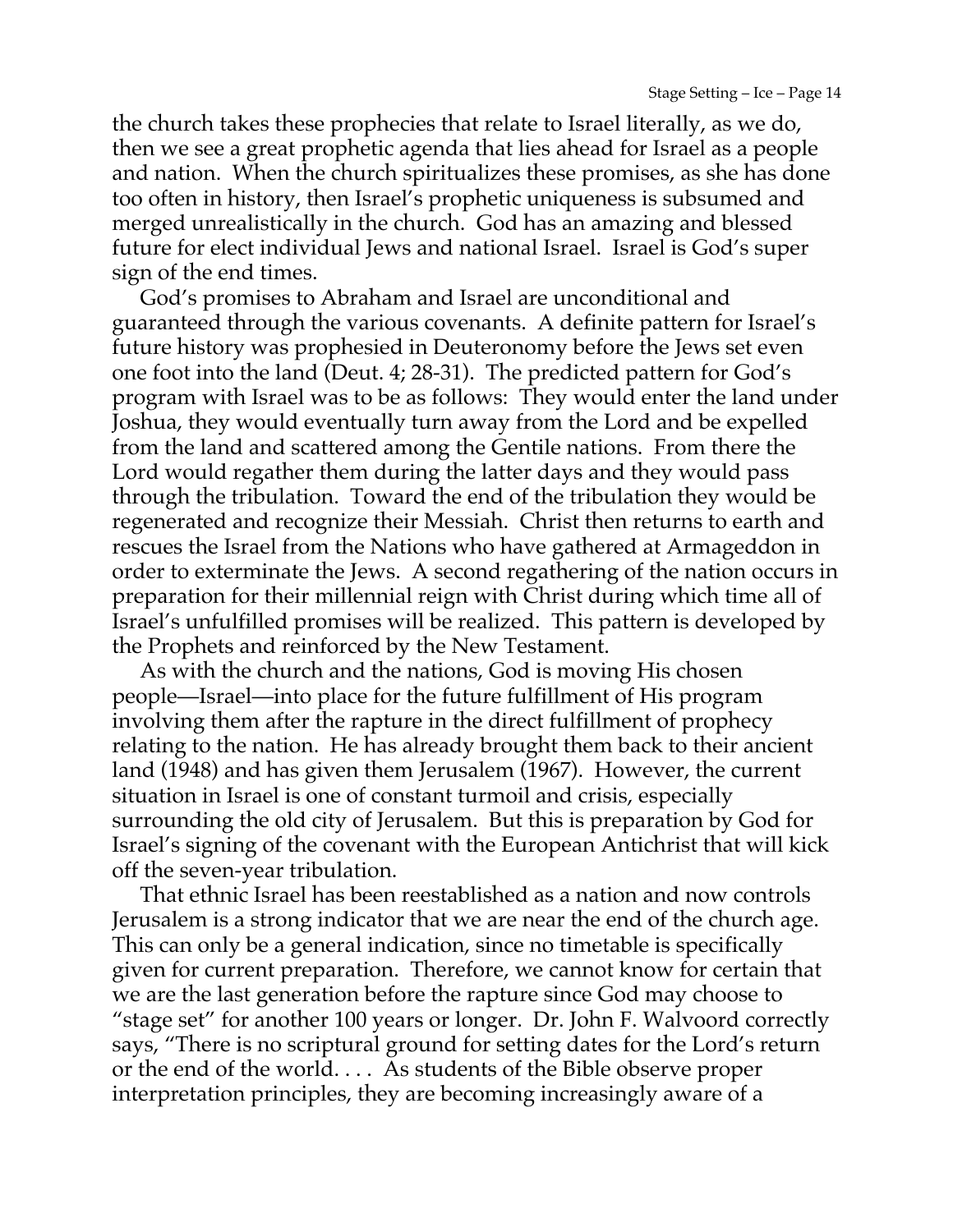remarkable correspondence between the obvious trend of world events and what the Bible predicted centuries ago."<sup>19</sup> While probably all of the Old Testament passages that predict the restoration and return of Israel to the land in the last days relate to future tribulation or millennial events and thus, in a precise, technical sense are not fulfilling Bible prophecy (Ezek. 37 is the exception), this does not mean that today's events are unrelated to the fulfillment of Bible prophecy.

The many reasons that constitute specific signs indicating that God's end-time program is on the verge of springing into full gear, but, the fact that all three streams of prophecy (Nations, Israel, and the church) are converging for the first time in history at the same time constitute a sign itself. This is why many students of prophecy believe that we are on the edge of history. If you want to know where history is headed, keep you eye on what God is doing with Israel.

# *Israel's Dispersion*

The Latin word *Diaspora* has been coined to refer to Israel's dispersion throughout the Gentile nations. Christ speaks of the current 2,000 year dispersion of Israel in His prophecy about the destruction of Jerusalem in A.D. 70 when He said, "and they will fall by the edge of the sword, and will be led captive into all the nations; and Jerusalem will be trampled underfoot by the Gentiles until the times of the Gentiles be fulfilled" (Luke 21:24). As usual within biblical prophecy, the pronouncement of judgment also contains an ultimate hope of restoration. In this passage Christ said, "until," which means the dispersion will not last forever, it will soon come to an end.

As early as the Mosaic Law, the threat of dispersion throughout the nations was spoken of (Lev. 26:33; Deut. 4:27; 28:64; 29:28). Nehemiah said, "Remember the word which Thou didst command Thy servant Moses saying, 'If you are unfaithful I will scatter you among the peoples'" (Neh. 1:8). This cycle is repeated many times throughout the prophets.

Israel's capture of the Northern Kingdom by the Assyrians in the eight century B.C. and the trip to Babylon in the sixth century B.C. did not constitute a worldwide scattering as prophesied. This did not occur until the nation's rejection of Christ and God's subsequent judgment in A.D. 70.

We rejoice that God is currently in the process of ending the Diaspora. May it happen soon!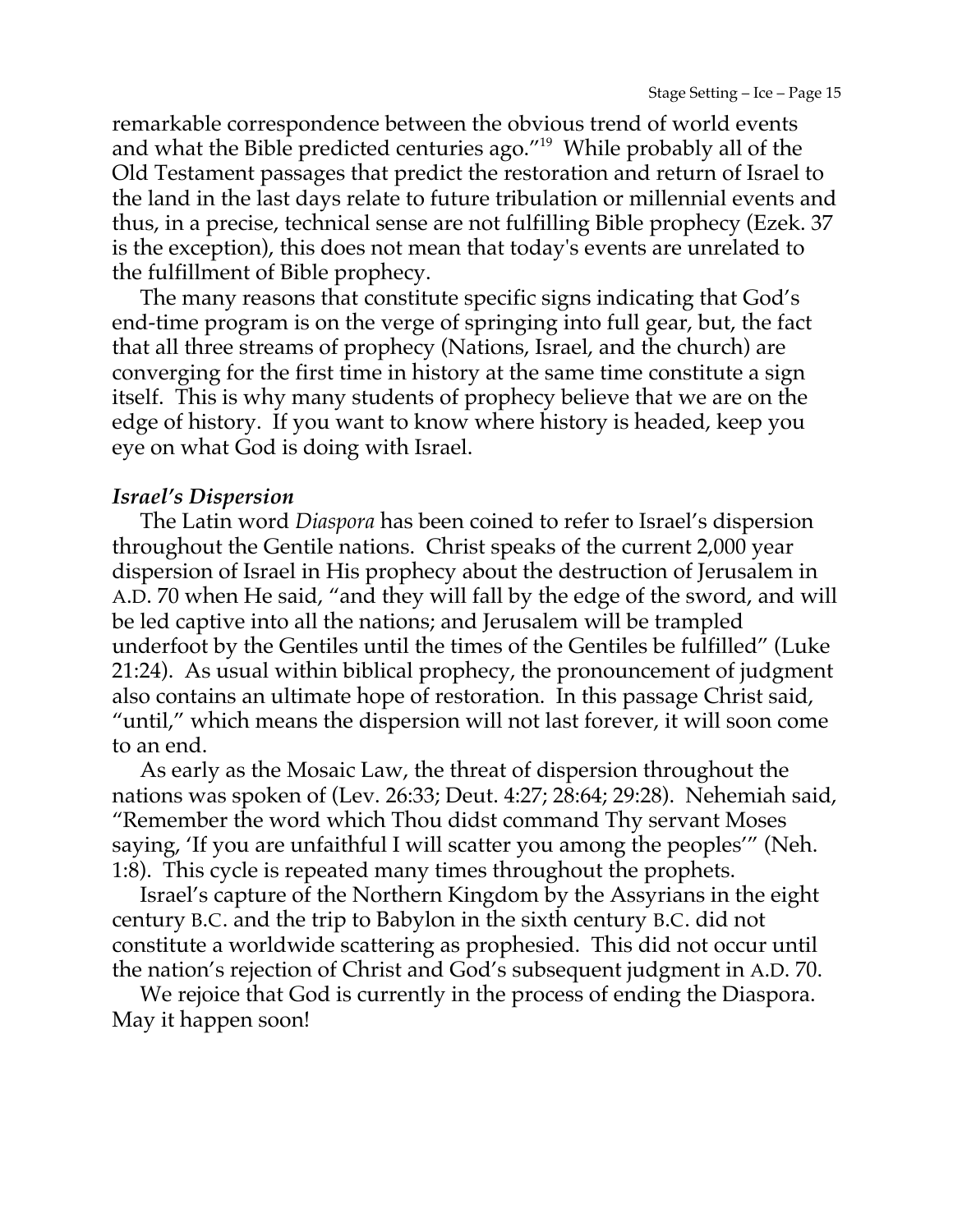#### *The Regathering and Conversion of Israel*

There are dozens of biblical passages that predict an end-time regathering of Israel back to her land. However, it is a common mistake to lump all of these passages into one fulfillment time frame, especially in relation to the modern state of Israel. Modern Israel is prophetically significant and is fulfilling Bible prophecy. But readers of God's Word need to be careful to distinguish which verses are being fulfilled in our day and which references await future fulfillment. In short there will be two end-time regatherings: One before the tribulation and one after the tribulation.

Hebrew Christian scholar Dr. Arnold Fruchtenbaum explains:

The re-establishment of the Jewish state in 1948 has not only thrown a wrench in amillennial thinking, but it has also thrown a chink in much of premillennial thinking. Amazingly, some premillennialists have concluded that the present state of Israel has nothing to do with the fulfillment of prophecy. For some reason the present state some how does not fit their scheme of things, and so the present state becomes merely an accident of history. On what grounds is the present state of Israel so dismissed? The issue that bothers so many premillennialists is the fact that not only have the Jews returned in unbelief with regard to the person of Jesus, but the majority of the ones who have returned are not even Orthodox Jews. In fact the majority are atheists or agnostics. Certainly, then, Israel does not fit in with all those biblical passages dealing with the return. For it is a regenerated nation that the Bible speaks of, and the present state of Israel hardly fits that picture. So on these grounds, the present state is dismissed as not being a fulfillment of prophecy.

However, the real problem is the failure to see that the prophets spoke of two international returns. First, there was to be a regathering in unbelief in preparation for judgment, namely the judgment of the tribulation. This was to be followed by a second world-wide regathering in faith in preparation for blessing, namely the blessings of the messianic age. Once it is recognized that the Bible speaks of two such regatherings, it is easy to see how the present state of Israel fits into prophecy.<sup>2</sup>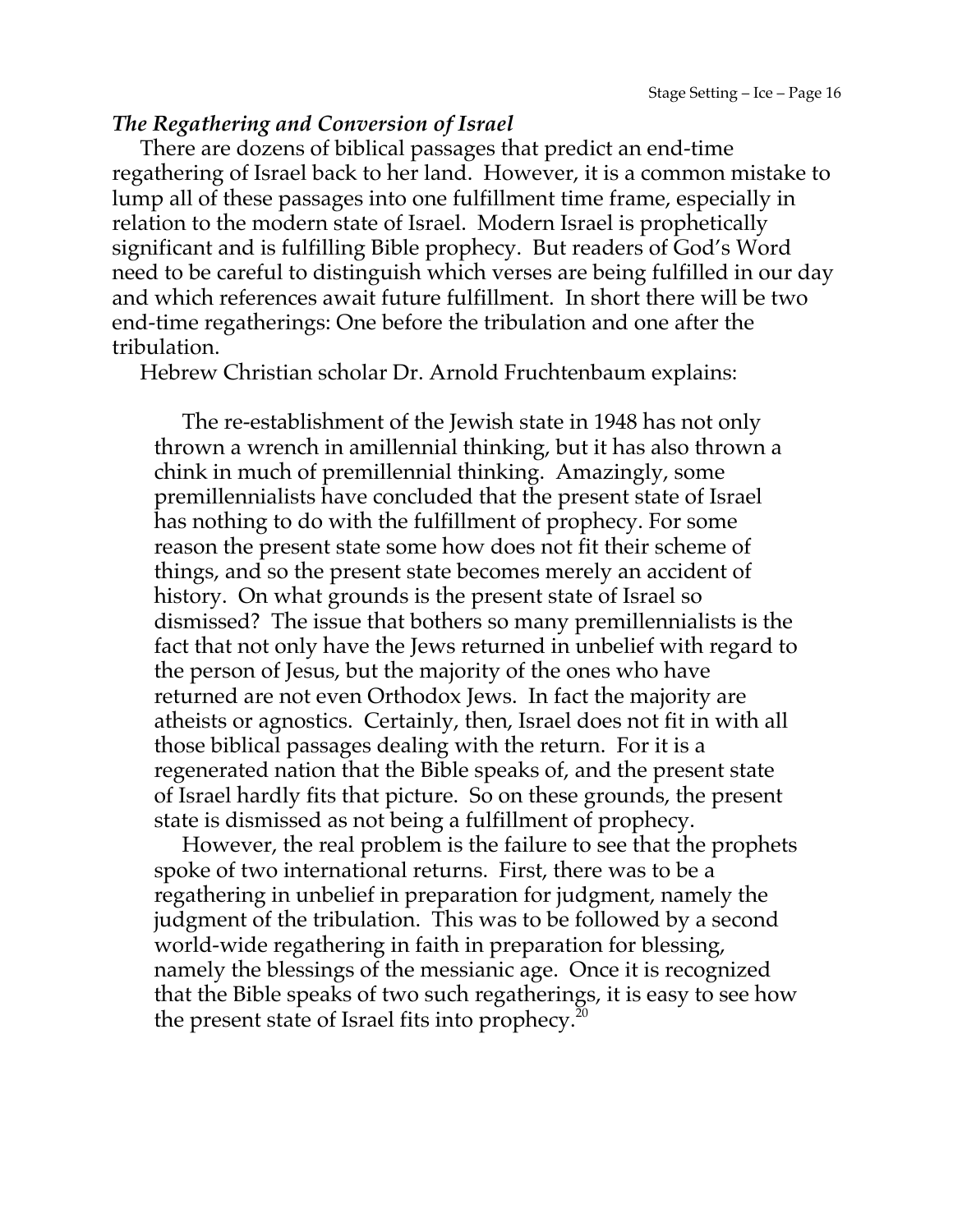## *First World-Wide Gathering in Unbelief*

In 1948 when the modern state of Israel was born, it not only became an important stage setting development but began an actual fulfillment of specific Bible prophecies about an international regathering of the Jews in unbelief before the judgment of the tribulation. Such a prediction is found in the following Old Testament passages: Ezek. 20:33-38; 22:17-22; 36:22-24; Isa. 11:11-12; Zeph. 2:1-2 and Ezek. 38–39 presupposes such a setting.

Zephaniah 1:14-18 is one of the most colorful descriptions of "The Day of the LORD," which we commonly call the tribulation period. Zephaniah 2:1-2 says that there will be a worldwide regathering of Israel before the day of the LORD. "Gather yourselves together, yes, gather, O nation without shame, before the decree takes effect—the day passes like the chaff—before the burning anger of the LORD comes upon you, before the day of the LORD's anger comes upon you."

Ezekiel 37 teaches that Israel will be restored to the land in phases. These stages are the reverse of what happens in the decaying process of a dead body—in this instance, a collection of dead bodies. Thus, Ezekiel 37:6-8 pictures a valley of dry bones in which the sinews connect the bones; the flesh grows back on the bones; skin recovers the flesh and bones; and then the last stage occurs when breath is restored to the body and life will have been restored to national Israel. Even though the completed, end product, will be finished at some point in the future tribulation, it is clear that Israel is currently being regathered in unbelief in preparation for that future point in time when she will be spiritually reconstituted.

Futurist prophecy scholars have long taught that on the basis of Ezekiel 37 Israel will be regathered to the land in unbelief and will then be converted to Jesus her Messiah. For example, in 1918, the Philadelphia Prophetic Conference adopted a statement of prophetic faith. The fifth article read: "We believe that there will be a gathering of Israel to her land in unbelief, and she will be afterward converted by the appearing of Christ on her behalf."<sup>21</sup> The modern state of Israel is in the process of fulfilling Bible prophecy because of her current existence and regathering, and because the context of Ezekiel 37 allows for the fulfillment of part of that passage before the tribulation, in the current church age. Thus, the fact that national Israel exists and is being regathered does give meaning to other current "stage-setting" events.

### *Second World-Wide Gathering in Belief*

Many passages in the Bible speak of Israel's regathering, in belief, at the end of the tribulation, in conjunction with Christ's second coming, in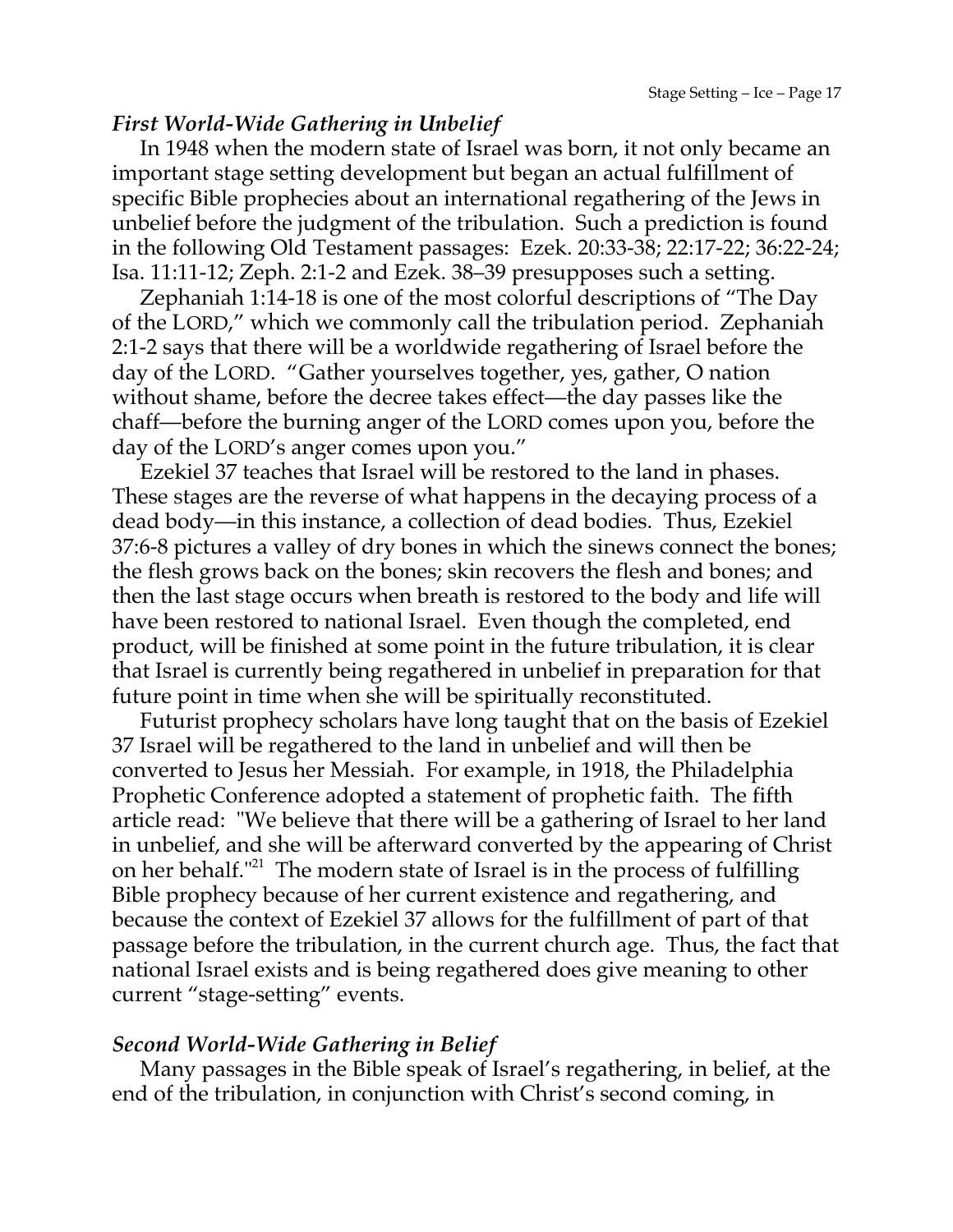preparation for commencement of the millennium. These references are not being fulfilled by the modern state of Israel. Some of the citations include: Deut. 4:29-31; 30:1-10; Isa. 27:12-13; 43:5-7; Jer. 16:14-15; 31:7-10; Ezek. 11:14-18; Amos 9:14-15; Zech. 10:8-12; Matt. 24:31 and many more.

The fact that the last fifty years has seen a world-wide regathering and reestablishment of the nation of Israel, which is now poised in just the setting required for the revealing of the Antichrist and the start of the tribulation, is God's grand indicator that all of the other areas of world development are prophetically significant. Dr. Walvoord says,

Of the many peculiar phenomena which characterize the present generation,: few events can claim equal significance as far as Biblical prophecy is concerned with that of the return of Israel to their land. It constitutes a preparation for the end of the age, the setting for the coming of the Lord for His church, and the fulfillment of Israel's prophetic destiny.<sup>22</sup>

Israel, God's "super sign" of the end times is a clear indicator that time is growing shorter with each passing hour. God is preparing the world for the final events leading up to Israel's national regeneration.

# **SOME OTHER AREAS OF STAGE SETTING IN OUR DAY**  *The Revived Roman Empire and The European Union*

Scripture teaches that the Antichrist will rise to power out of a federation of nations that correlate in some way with the Roman Empire of two thousand years ago. Dr. J. Dwight Pentecost explains:

Now, when we turn to the prophecies of Daniel 2 and 7 and to Revelation 13 and 17 and other parallel passages, we find that at the end time, during the Tribulation period, the final form of Gentile world power is a federation of ten separate nations, the ten toes or ten horns. It seems as though Europe's leaders are advocating that which Daniel prophesied hundreds of years before Christ, when he said that the final form of Roman world power would be a federation of independent states who elect one man to take authority over them while maintaining their own sovereign authority. The more movement we see in Europe for a common market and a federation of nations, the closer the coming of our Lord must be. $^{23}$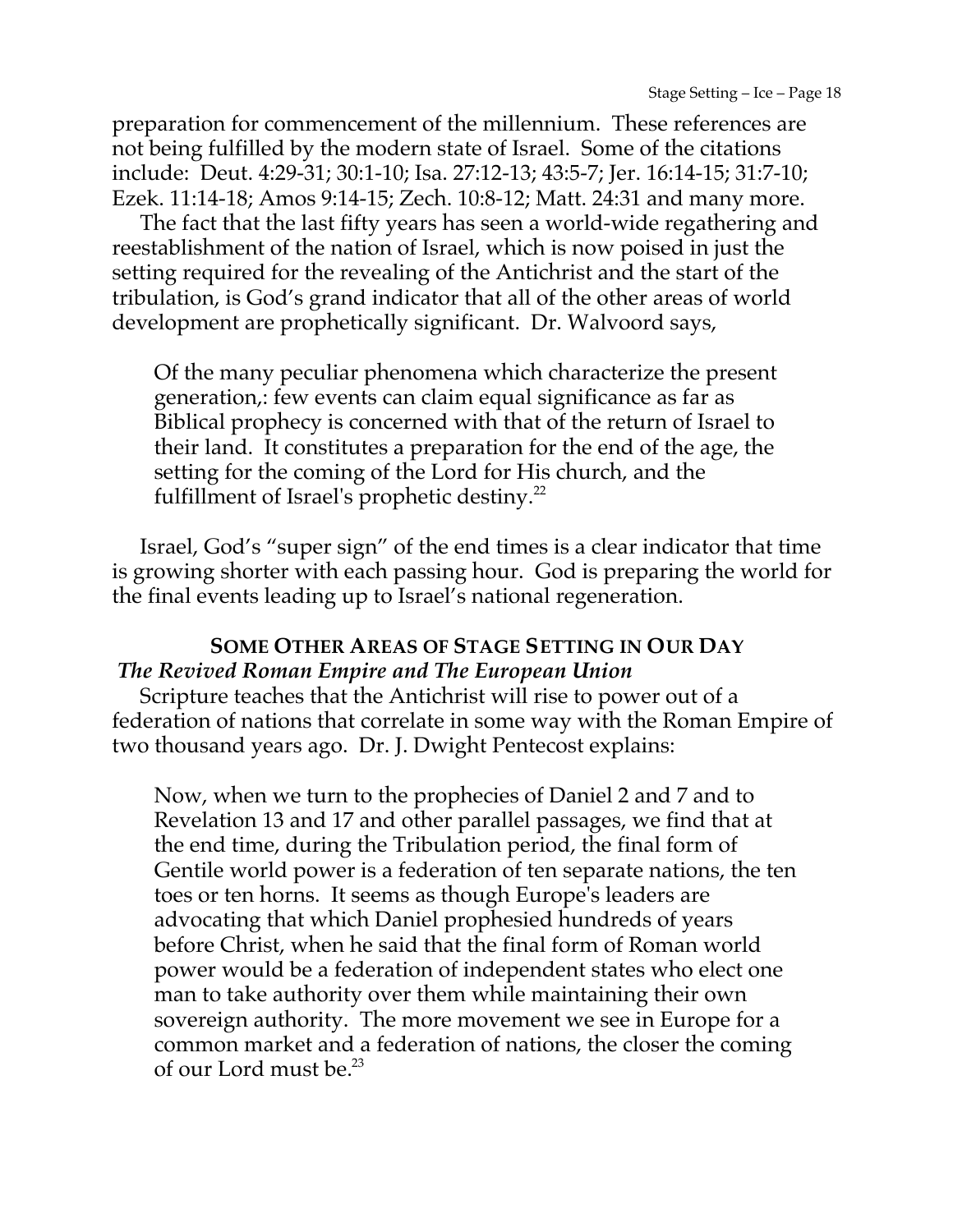One would have to be totally ignorant of developments within the world of our day to not admit that through the efforts of the European Union Humpty Dumpty is finally being put back together again. This is occurring, like all of the other needed developments of prophecy, at just the right time to be in place for the coming tribulation period. Prophecy popularizer, Hal Lindsey tells us:

A generation ago, no one could have dreamed that an empire formed of the nations that were part of old Rome could possibly be revived. But today, as Europe is on the advent of real unity, we see the potential fulfillment of another vital prophecy leading to the return of our Lord Jesus Christ.<sup>24</sup>

# *Russia*

In conjunction with tribulation events, Ezekiel 38—39 teaches that there will be an invasion into Israel by a coalition lead by "Gog of the land of Magog, the prince of Rosh, Meshech, and Tubal" (Ezekiel 38:2). Gog appears to be modern Russia. Coalition partners in the invasion are Persia (modern Iran), Cush (Ethiopia), Put (Libya), and Gomer and Bethtogarmah (likely modern Turkey) (Ezekiel 38:5-6). Chuck Missler concludes, "All the allies of Magog (Russia) are reasonably well identified and all of them are Muslim."25

The twentieth century rise of Russia as a military power and her alignment with those nations who will invade Israel under Gog's leadership, once again, in concert with other all of the other prophetically significant factors, are a sign that the stage is set indicating the nearness of our Lord's return. The modern Russian bear is a player in end-time prophecy and thus should be watched as a sign of the times. Mark Hitchcock, a specialist on the Gog invasion agrees:

Russia is a wounded, starving bear and is more dangerous than ever before. Vladimir Zhirinovsky is gaining power in Russia, and the entire focus of his political plan is a massive military campaign into the Middle East.

The stage is being set. The events of Ezekiel 38—39 are more imminent than ever before. The consummation of history could begin at any time. All that remains is for the curtain to be raised.<sup>26</sup>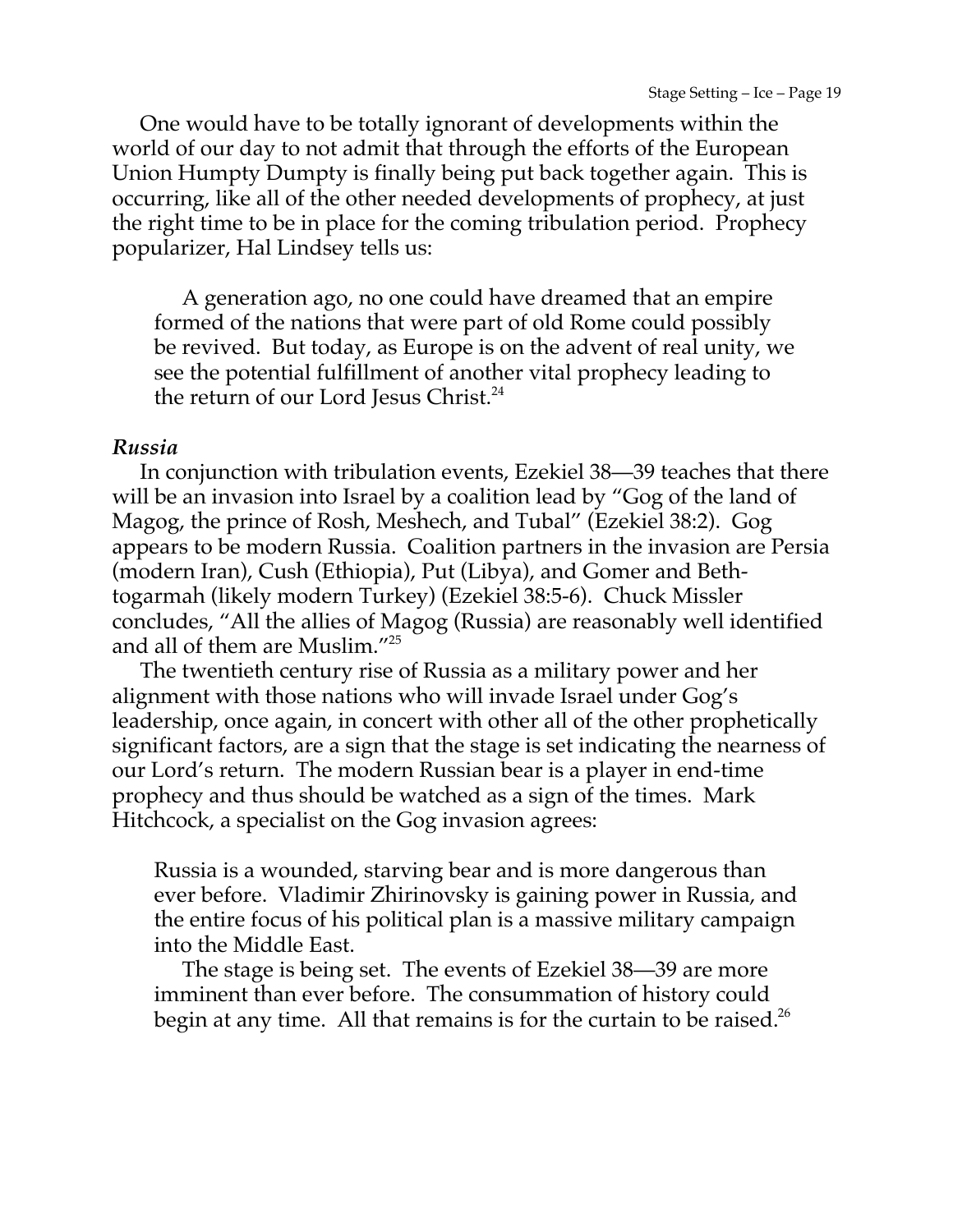# *Political, Economic, and Religious Globalism*

As never before current events are working in concert with one another, preparing the way for the rise of Globalism and the infamous character historically known as the Antichrist. The Bible indicates (Revelation 13:12- 17) that the Beast (another name for the Antichrist) will expand his rule from his European base to the world during the last three and a half years of the tribulation. Today preparation is well under way for the coming Globalism and the rule of Antichrist.

Only in the last fifty years has Globalism become a realistic option for mankind at the practical level. Revelation 17—18 indicates that Antichrist's global empire will revolve around political, economic, and religious issues. For many who reject the Bible and God's plan for history believe that the ultimate solution to this world's political, economic, and religious problems have only global answers. They are right, . . . if the Bible is not true. But of course Scripture is true so that ultimately they are wrong. Dr. Ed Hindson comments on the motives behind the rise of the modern global thrust:

All previous attempts at structuring a world order have, without fail, fallen on the harsh realities of man's pride, arrogance, greed, avarice, and self-destruction. Woodrow Wilson's League of Nations failed to stop World War II, and the present United Nations has struggled since its very inception. Yet there seems to be something within the international community propelling us toward a unified world system. Many fear that driving force is Satan himself.<sup>27</sup>

The thrust toward global religious unity has never been stronger than in our day. The flames have been fanned the last few decades by the rising popularity of New Age thought that has invaded every aspect of North American society, including the Evangelical Church. Dr. Charles Ryrie speaks

The Superchurch of World Religions is on its way: powerful, worldwide, and invincible—for three and one-half years.

The progress toward organizational unity waxes and wanes, but the movement is steadily going forward. Whatever happens to ecumenical organizations, however, do not overlook what is happening on the theological scene. Universalism and revolution in the name of the church are sweeping the theological world.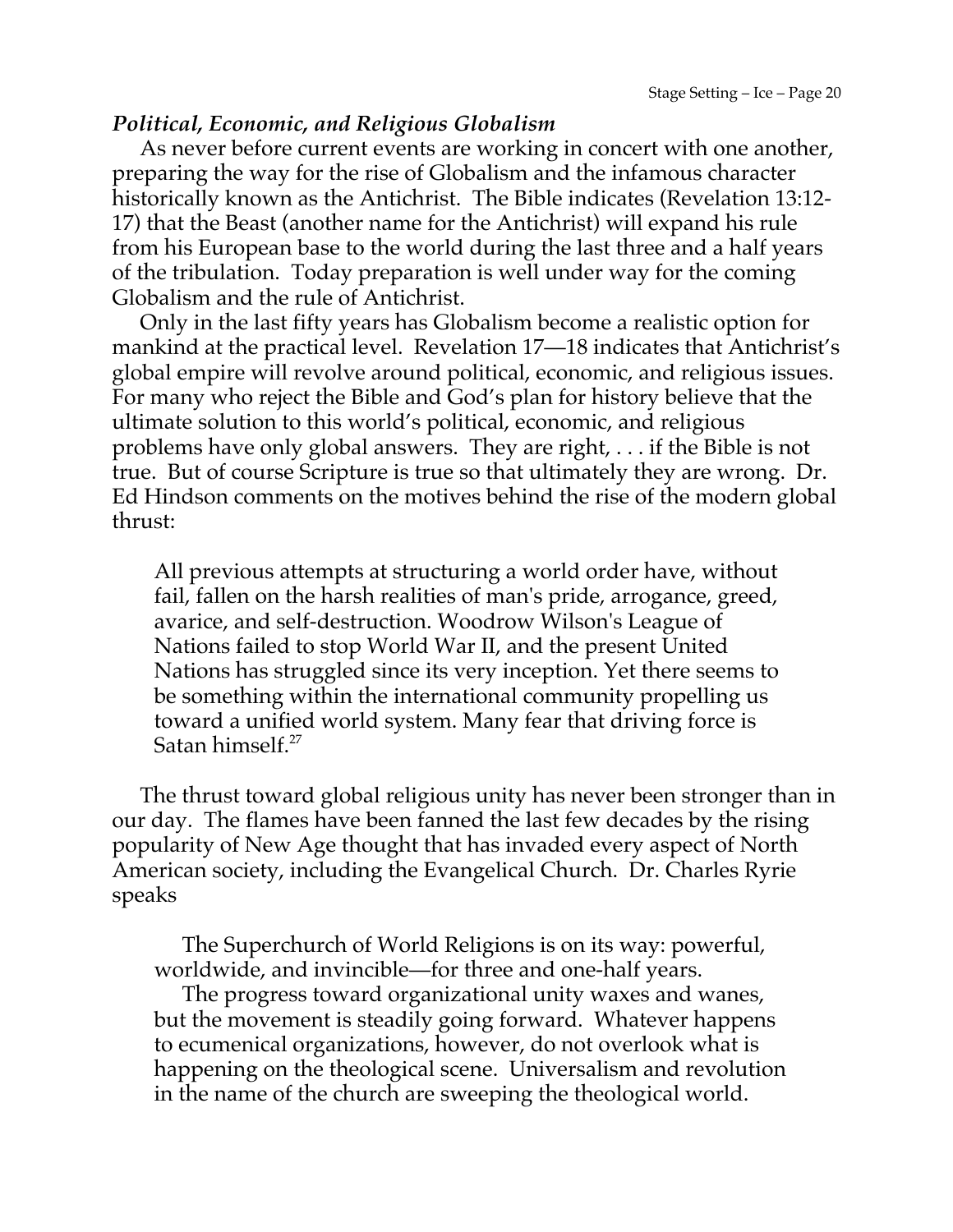Organizational unity and theological heresy may be compared to two runners. One may pass the other temporarily, causing the lead to seesaw back and forth between them. But as they approach the finish line they will join hands, and from their combined forces will emerge Superchurch.

The stage is set. The script has been written. The props are in place. The actors are in the wings. Soon we shall hear, "Curtain!  $\overline{1}$  28

The world is clearly being prepared for the rise of the Antichrist out of Europe, as the Bible demands. While many items could be cited as evidence of such preparation, none is more striking than the rise of an electronic, cashless society, which will facilitate fulfillment of the "mark of the beast" during the tribulation (Rev. 13:16–18).

At what other time in history, other than our own, could such a prophecy be successfully implemented?

It is becoming increasingly apparent that today's developing cashless system will become the instrument though which the Antichrist will seek to control all who buy or sell, based upon whether they are a follower of Jesus Christ or a follower of the European ruler, and thus, Satan. It is obvious that any leader wanting to control the world's economy would avail themselves of the power that an electronic cashless system holds as a tool for implementing total control. . . .

. . . But surely the coming cashless society is one of the signs that prophecy is being fulfilled.<sup>29</sup>

The European Union is likely preparation for the Revived Roman Empire. It is not a fulfillment of the Revived Roman Empire since we are not in the tribulation. When one combines the globalism of the United Nations and the European Union there appears to be much occurring now that is preparation for the Antichrist's kingdom during the tribulation.

## *Babylon*

Babylon is depicted throughout the Bible as the focus of the kingdom of man that is set in opposition to God, Israel, and His plan for history. It is not surprising to realize that many biblical passages speak of an end-time role for Babylon as God's enemy (Revelation 14:8; 17—18). "What are the specific signposts that can serve as indicators of God's end-time program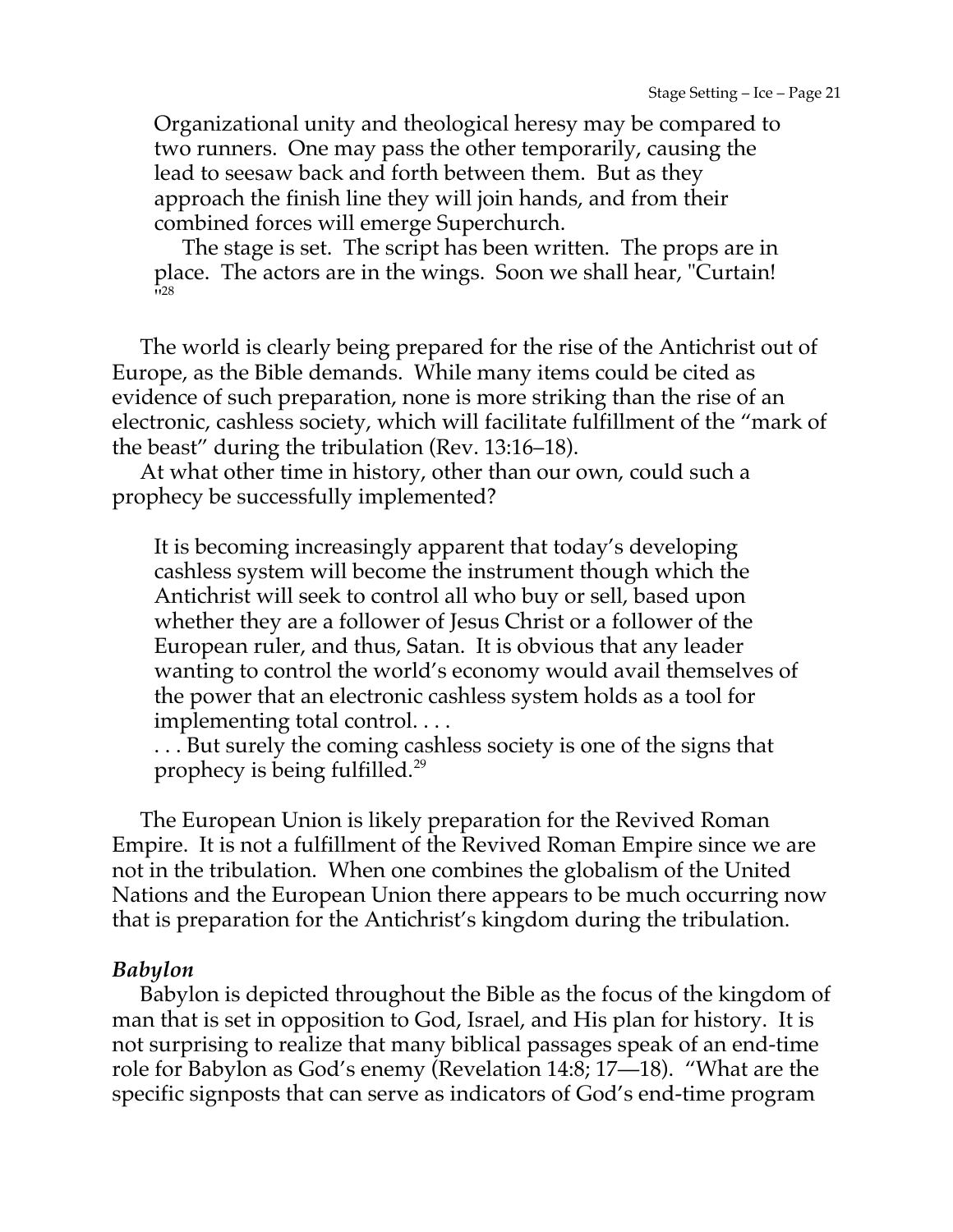for the world," asks Dr. Charles Dyer? "The third sure signpost is the rebuilding of Babylon."<sup>30</sup> Is Babylon being rebuilt in our day? Yes it is!

Dr. Joseph Chambers traveled to Iraq, shortly before the Gulf War, and witnessed firsthand Saddam Hussein's rebuilding of Babylon. "I have walked through those ruins and have seen repeatedly the ancient bricks of Nebuchadnezzar with the bricks of Saddam Hussein laid on top and workers proceeding to erect wall after wall and building after building," declares Dr. Chambers. "Every nuance of God's infallible Word is being fulfilled."<sup>31</sup>

God's prophetic plan includes His restoration of many of Israel's ancient enemies who will once again, but for the last time, plague God's people. Dr. Chambers says,

The only biblical fulfillment in our generation that surpassed the rebuilding of ancient Babylon is the regathering of Israel to their God-given homeland. Babylon represents to the world system what Israel represents to biblical ideas and Christianity. The climax of all the ages is at hand.<sup>32</sup>

The resurrection of ancient Babylon in our day constitutes another sign of the times, which sets the stage. Once again, this development, after thousands of years, just happens to be happening in conjunction with all the other developments necessary for the fulfillment of the prophecies of the coming tribulation.

## **Conclusion**

There are signs of the time, which indicates that we are likely near the time of the start of the tribulation. Some stage-setting developments casting a shadow in our day include religious apostasy, preparation for a revived Roman Empire in Europe, Israel's return to the land, revival of Israel's ancient enemies such as Iraq as Babylon, and the rise of Russia as a military power (Gog and Magog invasion), all preparing the way for tribulation events. But before the curtain rises, the church will rise into the air at the rapture. In the mean time, let's get back to the future, by keeping the future in the future. Maranatha!

 $\frac{1}{1}$ <sup>1</sup>John F. Walvoord, *Prophecy: 14 Essential Keys to Understanding the Final Drama* (Nashville: Thomas Nelson Publishers, 1993), p. 1.

<sup>2</sup> Walvoord, *Prophecy*, p. 1.

<sup>3</sup> John F. Walvoord, *Israel in Prophecy* (Grand Rapids: Zondervan, 1962), p. 129.

<sup>4</sup> John F. Walvoord, *Armageddon, Oil and the Middle East Crisis* , revised (Grand Rapids: Zondervan Publishing House, 1990), p. 217.